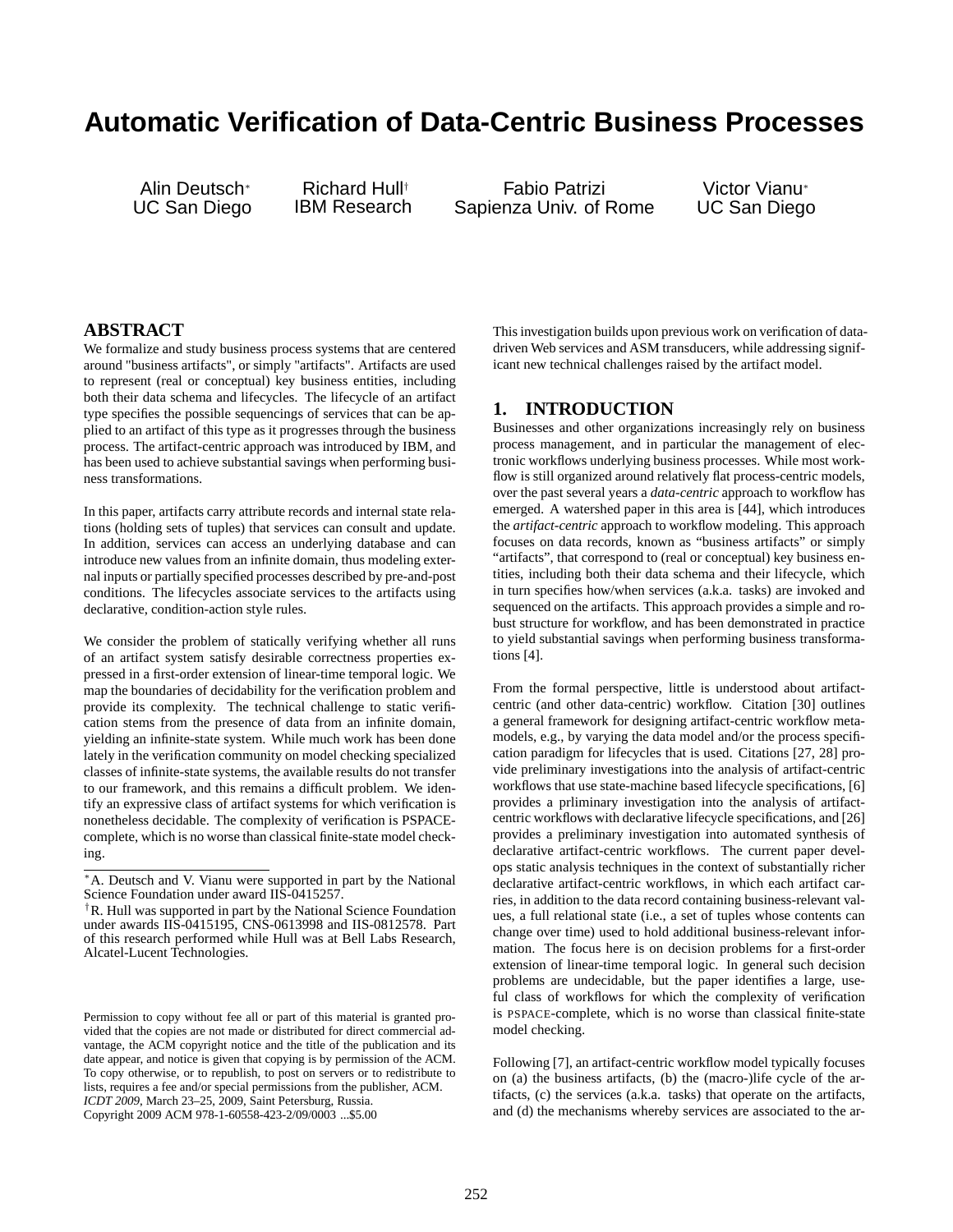tifacts. In this paper each artifact type will involve a family of attributes along with one relational state (a simple generalization permits multiple relational states). Intuitively, the artifact starts with just a few of the attributes defined (initialized), and the invoked services fill in, or overwrite, the artifact's attributes and relational state as the artifact moves through its lifecycle. As illustrated in [7], the macro-lifecycle of the artifacts can be used to capture the key business-relevant *stages* (or states) in the lifecycle of an artifact. Stage transitions are typically specified using a finitestate machine, often with a handful to tens of states.<sup>1</sup> In practice, the primary operations of a business may involve tens of artifacts for small-to-medium-size businesses, and hundreds of artifacts for large businesses.

The current paper specifies services and their association to artifacts in a declarative manner, using input parameters, output parameters, pre-conditions, and post-conditions. This model is inspired by the model of [6], and more broadly by the field of semantic web services [40] (where post-conditions are called "conditional effects"). The use of post-conditions permits non-determinism in the outcome of a service, as is typically the case, for example, in a business process service in which a human makes a final determination about the value of an attribute while satisfying certain constraints. Also following [6], in this paper the movement of artifacts from one stage to another is specified declaratively, in our case via state update rules (known as condition-action rules in [6]). The model of [6] permits only attributes, and the analysis focuses only on whether these attributes are defined or undefined (so their value is abstracted away). In the current paper we handle both attributes and relational states. The service and property specifications manipulate the data values they hold, and can compare them according to a dense linear order. Further, we include here a static database which can be accessed (but not updated) during the processing of artifacts by the services' state update rules and pre- and post-conditions.

The workflow model used in this paper is illustrated with a running example that models a scenario where a manufacturer fills customer purchase orders, negotiating the price of each item on a case-by-case basis. The example is introduced in Example 2.4 and presented in full in the appendix.

This paper considers the problem of statically verifying whether all runs of an artifact system satisfy desirable correctness properties expressed in a first-order extension of linear-time temporal logic called LTL-FO . This language can express a wide variety of properties pertaining to the consistency of the specification (e.g two Boolean flags are mutually exclusive at every step of the business process), or to the policies implemented by a business process. For instance, in the running example, one wishes to guarantee the following:

If the customer's status is not *preferred* and the credit rating is worse than *good*, then before accepting an order for a product with final negotiated price lower

than the manufacturer's desired price, explicit approval from a human executive must be requested.

We also show how other common analysis tasks for business processes can be reduced to verification of LTL-FO properties.

The main technical challenge to static verification lies in the fact that the artifact systems studied here are infinite-state systems, as the domain of the data is infinite. In the general case, testing correctness of properties is undecidable. We map the boundaries of decidability for the verification problem, and identify a class of restrictions such that (a) artifact systems and properties that lie within this class are decidable, and (b) relaxing any of the restrictions leads to undecidability. For the restricted setting, the decision problem is PSPACE-complete. As will be seen, the running example obeys the restrictions, thus illustrating that they are not prohibitive for practical scenarios.

**Further related work.** As mentioned above, artifacts and related notions have been discussed in the research literature for several years now. The specific notion of artifact, along with specification of key stages in its life-cycle, was first introduced in [44], and subsequently studied. from both practical and theoretical perspectives, in [4, 5, 17, 7, 6, 27, 28, 30, 38, 34, 36, 47]. Some key roots of the artifact-centric approach are present in adaptive objects [35], adaptive business objects [41], business entities, and "documentdriven" workflow [48]. The notion of documents as in document engineering [29] is focused on certain aspects of artifacts, namely the artifact data itself and how it can be used to facilitate communication between sub-organizations in the course of workflow processing. The Vortex workflow framework [32, 24, 31] is also data centric, and provides a declarative framework for specifying if and when workflow services are to be applied to a given artifact. More recently, [2] has studied automatic verification in the context of workflow based on Active XML documents.

Work on formal analysis of artifact-centric business processes in restricted contexts has been reported in [6, 27, 28]. Properties investigated in these studies include reachability [27, 28], general temporal constraints [28], and the existence of complete execution or dead end [6]. Citations [27, 28] are focused on an essentially procedural version of artifact-centric workflow, and [6] is the first to study a declarative version. For the variants considered in each paper, verification is generally undecidable; decidability results were obtained when rather severe restrictions are placed, e.g., restricting all guards on state transitions to be "true" [27], restricting to bounded domains [28, 6], or restricting the language for conditions to refer only to artifacts (and not their attribute values) [28]. None of the above papers permit an arbitrary external database, separate from the artifacts, in their frameworks.

The OWL-S proposal [40, 39] describes the semantics of services with input, output, pre-condition, and post-conditions (known there as *conditional effects*). In that work, the pre-conditions and effects refer to *fluents*, that is predicates whose values can change over time. These are used to model evolving databases, for instance for flight reservations, bank accounts, and warehouse inventories. The declarative artifact-centric approach to workflow modeling used here is closely related to that of semantic web services in general, and OWL-S in particular.

Static analysis for semantic web services is considered in [42], but

<sup>&</sup>lt;sup>1</sup>We note the difference between the "relational states" associated with artifacts in the current paper, and the "states" of state machines used to specify an artifact lifecycle as in [7, 44]. The relational states here are part of the core data maintained in an artifact, and can hold sets of tuples; in contrast the lifecycle state machine can be in just one state at a time. Note that in the current paper, either an attribute or a relational state of an artifact can be used to record the state-machine state that an artifact is currently in.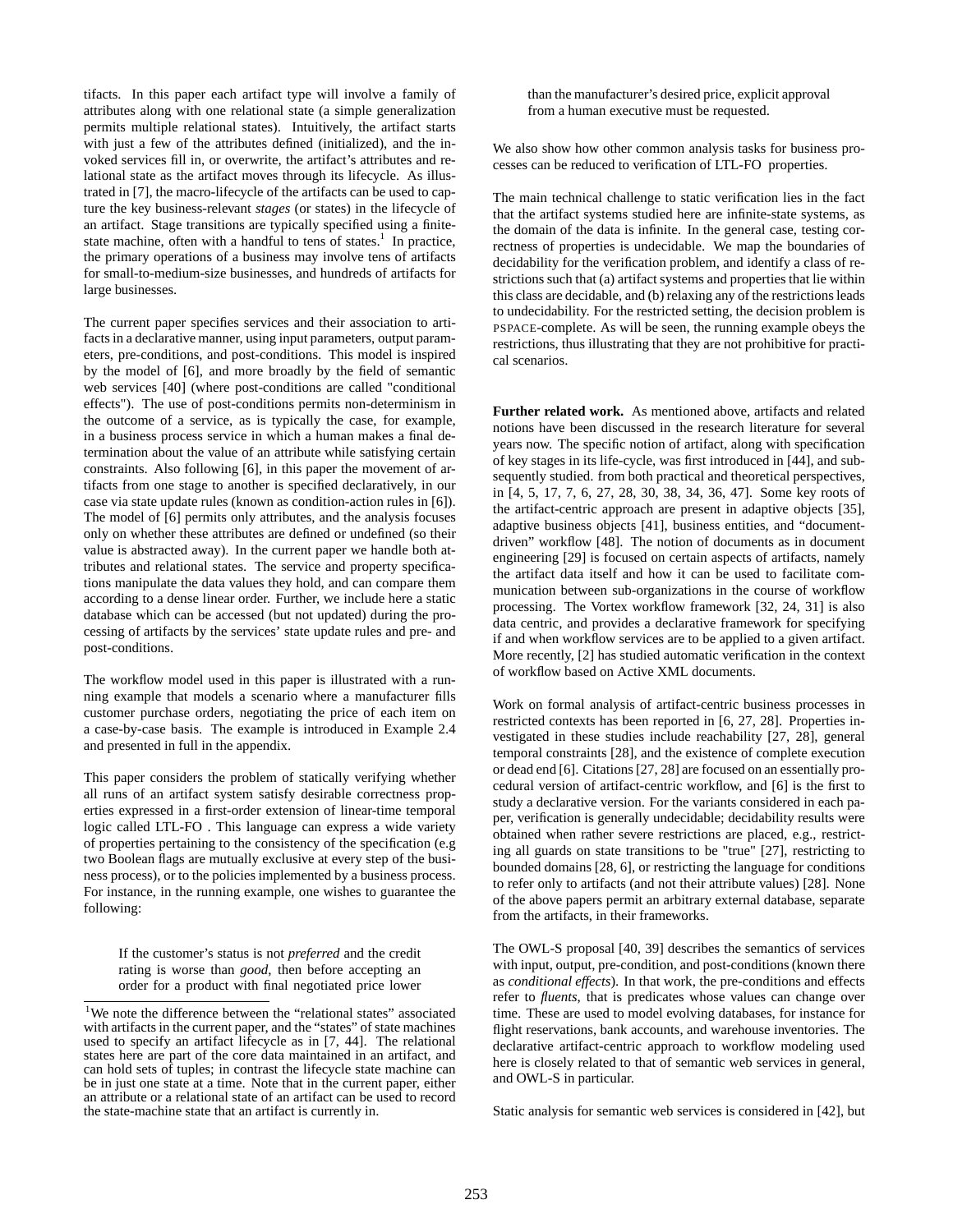in a context restricted to finite domains.

The work [21] studies static verification of data-driven Web services that interact with external users through a Web browser interface and generate Web pages dynamically by queries on an underlying database. The study identifies decidable cases of the problem of verifying if all runs of a Web service satisfy a correctness property specified as a sentence in LTL-FO , the language of first order logic extended with linear-time temporal logic operators, which we adopt also in this paper. Similar extensions have been previously used in various contexts [25, 1, 46, 21, 23]. The model studied in [21] extends prior formalisms for specifying electronic commerce applications with additional features that turn out to be essential for describing Web applications. Its immediate ancestor is the ASM transducer [46, 45], a more remote one is the relational transducer [3]. The artifact system model could conceptually (if not naturally) be encoded into the extended ASM transducer model of [21]. However, this would not yield a proof of the results in this paper, because business process modeling requires two non-trivial extensions. First, runs of artifact systems must be allowed to use infinitely many domain values in order to model arbitrary inputs from external users or partially specified processes described by pre- and post-conditions (unlike transducers, where the domain of each run is restricted to the active domain of the finite database). Second, the underlying domain is ordered, which turns out to be a key feature in writing practically useful pre- and post-conditions. These extensions render the proof of decidability of verification considerably more involved.

In the broader context of verification, data-centric business processes can be viewed as a special case of infinite-state systems. Over the last decade, much work in the verification community has focused on extending classical model checking to infinite-state systems (e.g., see [15] for a survey). However, in much of this work the emphasis is on studying recursive control rather than data, which is either ignored or finitely abstracted. More recent work has been focusing specifically on data as a source of infinity. This includes augmenting recursive procedures with integer parameters [11], rewriting systems with data [12, 10], Petri nets with data associated to tokens [37], automata and logics over infinite alphabets [14, 13, 43, 18, 33, 8, 10], and temporal logics manipulating data [18, 19]. However, the restricted use of data and the particular properties verified have limited applicability to database-driven systems such as data-centric business artifacts.

Paper outline. Our model of artifact systems and the language LTL-FO are introduced in Section 2, together with our running example. Section 3 states the restrictions needed for decidability of verification, and provides the main decidability result. In Section 4, the restrictions are shown to be tight by considering several relaxations that lead to undecidability of verification. Applications of the main verification results to other business process analysis tasks are provided in Section 5. We end with brief conclusions. An appendix contains the full running example.

#### **2. FRAMEWORK**

We introduce here our model and basic definitions and notation.

We assume fixed an infinite, countable domain  $D$  equipped with a total dense order ≤ with no endpoints. As usual, a database schema  $D$  consists of a finite set of relation symbols with specified arities. The arity of relation R is denoted  $a(R)$ . An instance, or interpretation, over a database schema, is a mapping associating to each relation symbol  $R$  of the schema a finite relation over  $D$ , of arity  $a(R)$ . We assume familiarity with First-Order logic (FO) over database schemas. Given a schema  $\mathcal{D}, \mathcal{L}_{\mathcal{D}}$  denotes the set of FO formulas over  $\mathcal{D} \cup \{ =, \leq \}$  (= and  $\leq$  are built-in relations over D). In addition to relations, FO formulas may use a finite set of *constants*, consisting of elements of D. As customary in relational calculus, constants are always interpreted as themselves (this differs from constants in classical logic). If  $\varphi(\bar{x})$  is an FO formula with free variables  $\bar{x}$ , and  $\bar{u}$  is a tuple over D of the same arity as  $\bar{x}$ , we denote by  $\varphi(\bar{u})$  the sentence obtained by substituting  $\bar{u}$  for  $\bar{x}$  in  $\varphi(\bar{x})$ . Note that, since D is infinite, an FO formula  $\varphi(\bar{x})$  may be satisfied by infinitely many tuples  $\bar{u}$  over D (so may define an infinite relation). Finiteness and effective evaluation can be guaranteed by using the *active domain semantics*, in which the domain is restricted to the set of elements occurring in the given instance (sometimes augmented with a specified finite set of constants in  $D$ , by default empty). For an instance  $I$ , we denote its active domain by *adom*(I). We assume unrestricted semantics unless otherwise specified.

The artifact model uses a specific notion of class, schema and instance, defined next.

**DEFINITION** 2.1. An artifact class is a pair  $C = \langle R, S \rangle$  where R and S are two relation symbols. An instance of C is a pair  $C =$ hR, Si*, where* (i) R*, called* attribute relation*, is an interpretation of* R *containing exactly one tuple over* D*, and* (ii) S*, called* state relation*, is a finite interpretation of* S *over* D*.*

We also refer to an *artifact instance of class* C as *artifact instance*, or simply *artifact* when the class is clear from the context or irrelevant.

DEFINITION 2.2. *An* artifact schema *is a tuple*

$$
\mathcal{A} = \langle \mathcal{C}_1, \ldots, \mathcal{C}_n, \mathcal{DB} \rangle
$$

*where each*  $C_i = \langle R_i, S_i \rangle$  *is an artifact class,* DB *is a relational schema, and*  $C_i$ ,  $C_j$ *, and*  $DB$  *have no relation symbols in common for*  $i \neq j$ *.* 

By slight abuse, we sometimes identify an artifact schema  $A$  as above with the relational schema

$$
\mathcal{DB}_{\mathcal{A}} = \mathcal{DB} \cup \{ R_i, S_i \mid 1 \leq i \leq n \}.
$$

An instance of an artifact schema is a tuple of class instances, each corresponding to an artifact class, plus a database instance:

DEFINITION 2.3. *An* instance *of an artifact schema*

$$
\mathcal{A} = \langle \mathcal{C}_1, \ldots, \mathcal{C}_n, \mathcal{DB} \rangle
$$

*is a tuple*  $A = \langle C_1, \ldots, C_n, DB \rangle$ *, where*  $C_i$  *is an instance of*  $C_i$ *and* DB *is an instance of* DB *over* D*.*

Again by slight abuse, we identify each instance

$$
A = \langle C_1, \ldots, C_n, DB \rangle
$$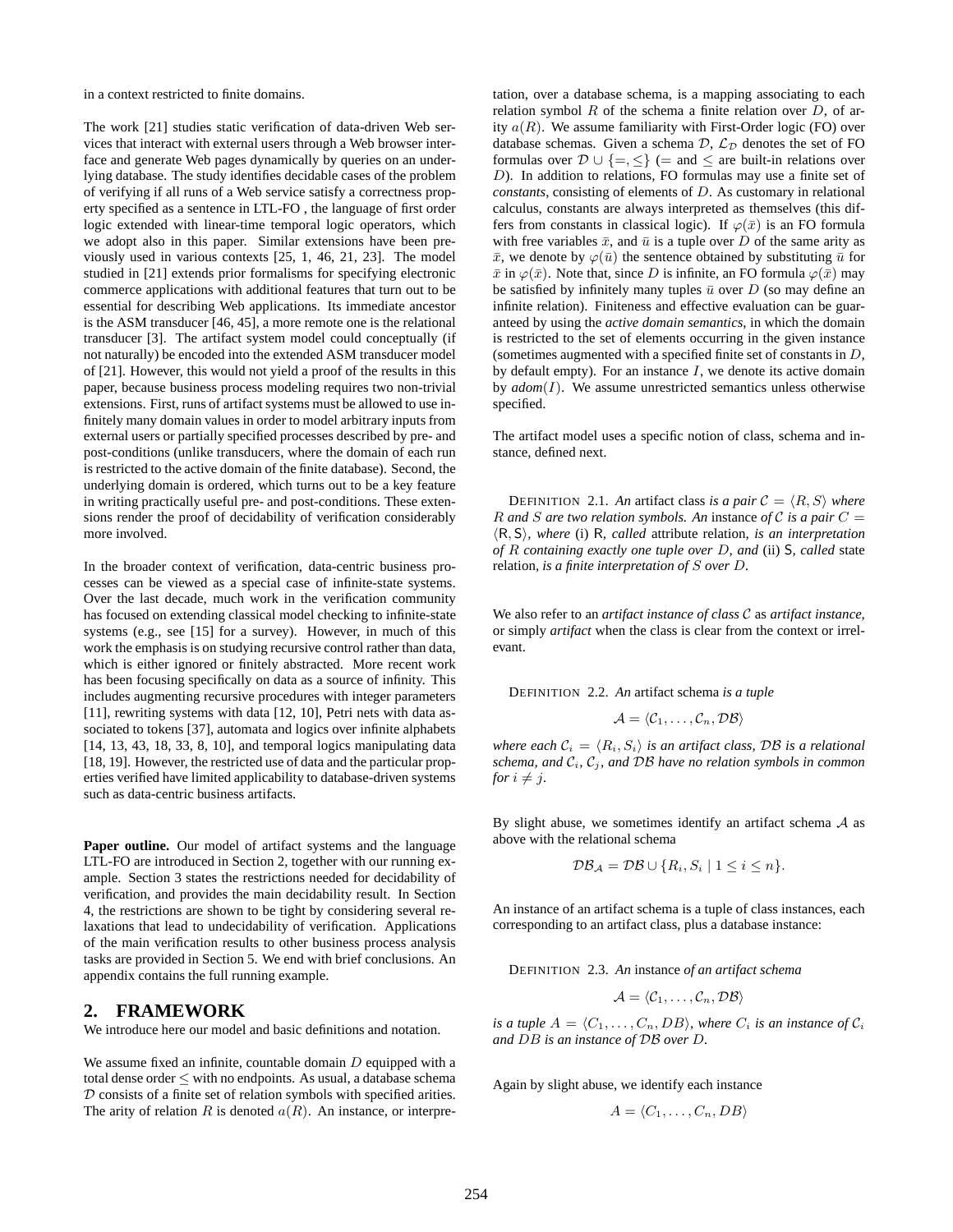of A with the relational instance  $DB \cup \{R_i, S_i | 1 \leq i \leq n\}$  over schema  $\mathcal{DB}_{\mathcal{A}}$ . Let  $\mathcal A$  be an artifact schema and  $\mathcal{DB}_{\mathcal{A}}$  its relational schema. Given an artifact instance over  $A$ , the semantics of formulas in  $\mathcal{L}_A$  is the standard semantics on the associated relational instance over  $\mathcal{DB}_\mathcal{A}$ .

EXAMPLE 2.4. We illustrate the expressive power of the artifact model by specifying a scenario where a manufacturer fills customer purchase orders, negotiating the price of each line item on a case-by-case basis. We focus on two artifacts manipulated by the negotiation process, ORDER and QUOTE.

During the workflow, the customer repeatedly adds new line items into (or updates existing ones in) the purchase order modeled by the ORDER artifact. Each line item specifies a product and its quantity. Every tentative line item spawns a negotiation process, in which manufacturer and customer complete rounds of declaring ask and bid prices, until agreement is reached or the negotiation fails. The prices at every round are stored in the QUOTE artifact, which also holds the manufacturer's initially desired price, the lowest bid he is willing to entertain, and the final negotiated price. Once the negotiation on a tentative line item succeeds, its outcome is scrutinized by a human executive working for the manufacturer. Upon the executive's approval, the line item is included into the purchase order. During the negotiation, the manufacturer consults an underlying database, which lists information about available products (e.g. manufacturing cost) and about customers (e.g. credit rating and status).

The corresponding artifact system  $\Gamma_{ex} = \langle A, \Sigma \rangle$  is partially described here and in Example 2.9 (see Appendix for the full specification). For convenience, we allow an artifact class to have several state relations. This can be easily simulated with a single state relation (see also Appendix).

The artifact schema is  $A = \langle ORDER, QUOTE, DB \rangle$ , detailed as follows.

 $\mathcal{DB} = \langle \text{PRODUCT}, \text{CUSTOMER} \rangle$  is the database schema, where:

• PRODUCT(prod\_id, manufacturing\_cost, min\_order\_qty)

lists product manufacturing cost and minimum order quantity, and

• CUSTOMER(customer\_id, status, credit\_rating) lists customer status and credit rating.

 $ORDER = \langle R_O$ , line\_items, in\_process, done) is the artifact class containing the information about a customer's order.

- $R_O(order \#, customer\_id, need\_by, li\_prod, li\_qty)$ is the attribute relation holding the order number, the identifier of the customer who placed the order, the day it is needed by. The role of attributes li\_prod and li\_qty is described later.
- line\_items( $prod_id,qty$ ) is a state relation that acts as a "shopping cart" holding the collection of line items requested so far.

• in\_process and done are nullary state relations (Boolean flags) keeping track of the stage the artifact is in.  $2$ 

The intention is that, in stage in\_process, the customer repeatedly updates the shopping cart by filling an individual, tentative line item into attributes li\_prod and li\_qty. Subsequently, this line item is inserted into line\_items provided the price negotiation succeeds. When the customer completes the purchase order, the ORDER artifact transitions to stage done.

$$
QUOTE = \langle R_Q, \text{li\_quotes}, \text{idle}, \text{desired\_price\_calc}, \\ \text{negotiation}, \text{approval\_pending}, \text{archive} \rangle
$$

is the artifact class modeling quotes, with:

•  $R_O$  (order  $\#$ , desired\_price, lowest\_acceptable\_price,  $ask, bid, final\_price, approved, li\_prod, lit\_qty,$ manufacturing\_cost)

is the attribute relation.

- li\_quotes $(pred\_id, qty, price)$ is a state relation storing the line item with the final negotiated price quotes.
- idle, desired\_price\_calc, negotiation, approval\_pending, and archive are nullary state relations keeping track of the stage the artifact is in.

When inactive, the QUOTE artifact is in state idle, but moves to desired\_price\_calc as soon as the customer fills in the product id and quantity of a line item. In this stage, desired\_price attribute is set (from the manufacturer's point of view), possibly taking into account the need\_by date attribute in the corresponding ORDER artifact and the manufacturing cost listed in the PRODUCT database. During the ensuing negotiation stage, the ask and bid prices are repeatedly set (in attribute ask by the manufacturer, respectively bid by the customer) until a final price is established and recorded in attribute final\_price, or the negotiation fails. Final prices may require approval by a human executive who works for the manufacturer. While approval is awaited, the QUOTE artifact is in stage approval\_pending. Approval is granted by setting Boolean attribute approved. Approved final prices are then archived in state relation li\_quotes (while the QUOTE artifact is in stage archive).  $\Box$ 

We now define the syntax of services. It will be useful to associate to each attribute relation  $R$  of an artifact schema  $A$  a fixed sequence  $\bar{x}_R$  of distinct variables of length  $a(R)$ .

DEFINITION 2.5. *A* service σ *over an artifact schema* A *is a tuple*  $\sigma = \langle \pi, \psi, \mathcal{S} \rangle$  *where:* 

<sup>2</sup>Artifact class ORDER illustrates an extension of Definition 2.1 that allows several state relations. This extension is for convenience only: it is easy to show a reduction from multiple-state artifacts to single-state artifacts that preserves our decidability result.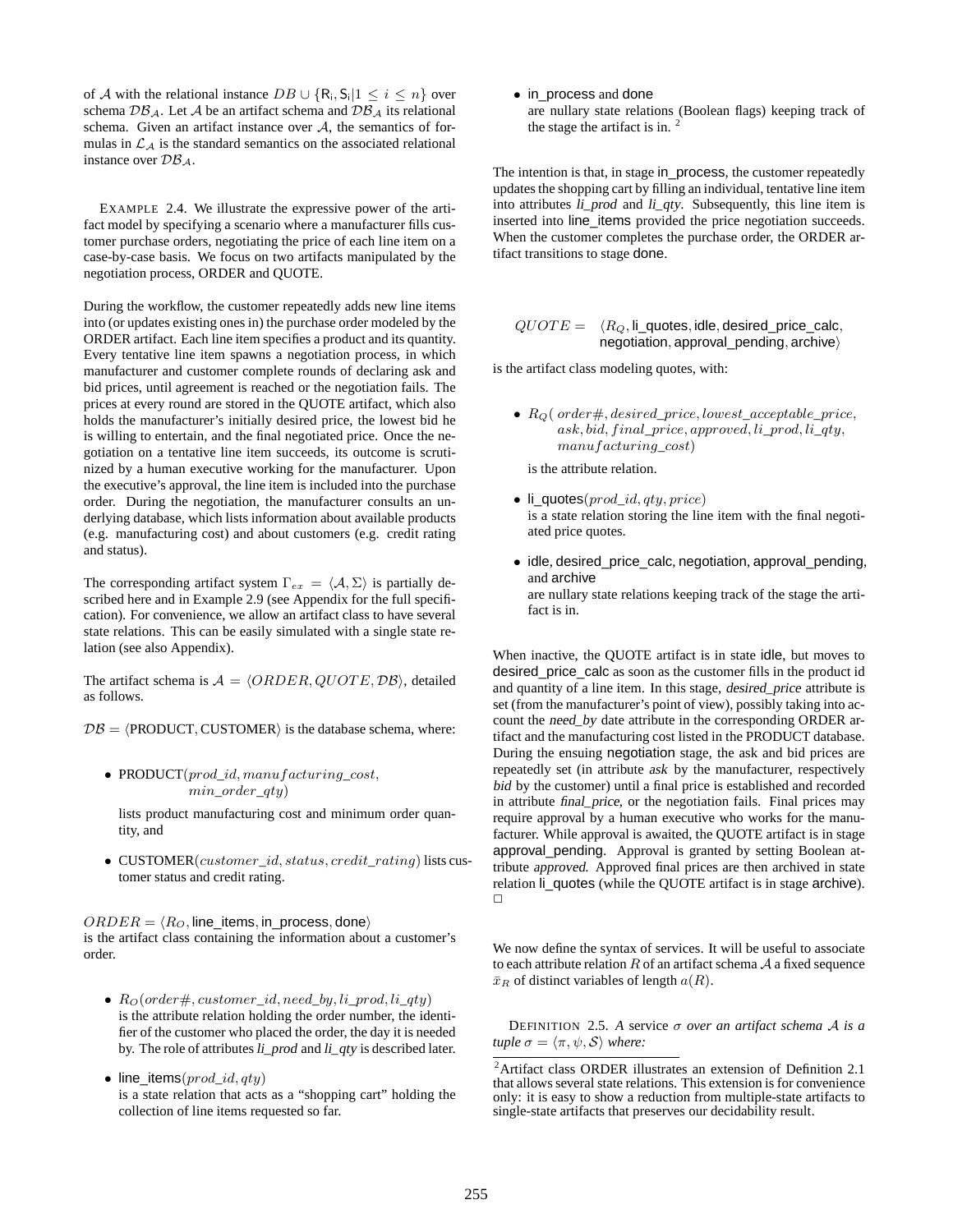- $\pi$ *, called* pre-condition*, is a sentence in*  $\mathcal{L}_\mathcal{A}$ *;*
- $\psi$ *, called* post-condition, is a formula in  $\mathcal{L}_A$ *, with free variables*

 $\{\bar{x}_R \mid R \text{ is an attribute relation of a class in } \mathcal{A}\}.$ 

• S *is a set of* state rules *containing, for each state relation* S *of* A*, one, both or none of the following rules:*

$$
- S(\bar{x}) \leftarrow \phi_S^+(\bar{x});
$$
  

$$
- \neg S(\bar{x}) \leftarrow \phi_S^-(\bar{x});
$$

where  $\phi^+_S(\bar{x})$  and  $\phi^-_S(\bar{x})$  are  $\mathcal{L}_\mathcal{A}$ -formulas with free vari*ables*  $\bar{x}$  *s.t.*  $|\bar{x}| = a(\tilde{S})$ *.* 

DEFINITION 2.6. An artifact system *is a pair*  $\Gamma = \langle A, \Sigma \rangle$ , *where* A *is an artifact schema and* Σ *is a non-empty set of services over* A*.*

We next define the semantics of services. We begin with the notion of possible successor of a given artifact instance with respect to a service.

**DEFINITION** 2.7. Let  $\sigma = \langle \pi, \psi, \mathcal{S} \rangle$  be a service over artifact *schema* A*. Let* A *and* A ′ *be instances of* A*. We say that* A ′ *is a* possible successor *of* A *with respect to*  $\sigma$  *(denoted*  $A \stackrel{\sigma}{\longrightarrow} A'$ *) if the following hold:*

- *1.*  $A \models \pi$ ;
- 2.  $A'|\mathcal{DB} = A|\mathcal{DB};$
- *3. if*  $\bar{u}_R$  *is the content of the attribute relation*  $R$  *of*  $A$  *in*  $A'$ *, then* A *satisfies the post-condition*  $\psi$  *where*  $\bar{x}_R$  *is replaced by*  $\bar{u}_R$  *for each*  $R$ *;*
- 4. for each state relation *S* of *A* and tuple  $\bar{u}$  over  $adom(A)$  of  $arity\ a(S),\ A'\models S(\bar{u})\ iff$

$$
A \models (\phi_S^+(\bar{u}) \land \neg \phi_S^-(\bar{u})) \lor (S(\bar{u}) \land \phi_S^+(\bar{u}) \land \phi_S^-(\bar{u})) \lor (S(\bar{u}) \land \neg \phi_S^+(\bar{u}) \land \neg \phi_S^-(\bar{u}))
$$

where  $\phi^+_S(\bar u)$  and  $\phi^-_S(\bar u)$  are interpreted under active do*main semantics, and are taken to be false if the respective rule is not provided.*

Note that, according to (2) in Definition 2.7, services do not update the database contents (thus, the database contents is fixed throughout each run, although it may of course be different across runs). Instead, the data that is updatable throughout a run is carried by the artifacts themselves, as attribute and state relations. This distinction between the static and updatable portions of the data is convenient for technical reasons, as it is used in formulating the restrictions needed for verification (see Section 3). Note that, if so desired, one can make the entire database updatable by turning it into a state. Also observe that the distinction between state and database is only conceptual, and does not preclude implementing all relations within the same DBMS.

We next define the notion of run of an artifact system  $\Gamma = \langle A, \Sigma \rangle$ . An *initial instance* of Γ is an artifact instance over A whose states are empty.

**DEFINITION** 2.8. A run *of an artifact system*  $\Gamma = \langle A, \Sigma \rangle$  *is an infinite sequence*  $\rho = {\rho_i}_{i \geq 0}$  *of artifact instances over* A *(also called* configurations*) such that:*

- $\rho_0$  *is an initial instance of*  $\Gamma$ *;*
- *for each*  $i \geq 0$ ,  $\rho_i \stackrel{\sigma}{\longrightarrow} \rho_{i+1}$  *for some*  $\sigma \in \Sigma$ *.*

*A* pre-run *is a finite sequence*  $\{\rho_i\}_{0 \leq i \leq n}$  *satisfying the same conditions as above for*  $i < n$ *. We say that a pre-run is blocking if its last configuration has no possible successor.*

EXAMPLE 2.9. Continuing Example 2.4, we show how to model the operations allowed on artifacts by the set  $\Sigma$  of available services. Due to space constraints, we relegate most of the specification of  $\Sigma$  to the appendix, focusing here on the service that models the negotiation process. To illustrate the artifact model's natural ability to specify processes at different levels of abstraction, we describe the negotiation process at two levels. In a first, coarser cut, the process is abstracted as service  $abstract\_negotiation =$  $\langle \pi^{an}, \psi^{an}, \mathcal{S}^{an} \rangle$  about which we only know that the final price is reached when the ask and bid prices coincide, and that it is guaranteed to lie between the allowed margins stored in attributes desired\_price and lowest\_acceptable\_price of artifact QUOTE. The specification of this service is relatively simple and given in the appendix. Alternatively, we show below service *refined* negotiation  $=$  $\langle \pi^{rn}, \psi^{rn}, \mathcal{S}^{rn} \rangle$  which refines the negotiation process all the way to the level of individual negotiation rounds, each of which sets the current ask and bid prices.

*Conventions.* We adopt the following conventions:

- (i) We model uninitialized attributes by setting them to the reserved constant  $\omega$ .
- (ii) We model Boolean states by nullary state relations, and drop the parentheses from atoms using them: S() becomes S. We assume the usual encoding of *true* as the singleton nullary relation, and *false* as the empty nullary relation. In particular, all Boolean states are initially *false* (since all state relations are initially empty).
- (iii) For convenience, we use the following syntactic sugar for post-conditions: we write post-conditions as non-Horn rules  $h(\bar{x}) := b(\bar{y})$  where the *head* h is a conjunction of atoms over attribute relations in A, with variables  $\bar{x}$ , and the *body* b is a formula in  $\mathcal{L}_A$  with free variables  $\bar{y}$ , where  $\bar{y} \subseteq \bar{x}$ . The semantics is that whenever  $A \stackrel{\sigma}{\longrightarrow} A'$  holds,  $A' \stackrel{\rightharpoonup}{\models} h(\bar{u})$  for some tuple  $\bar{u}$ , and  $A \models b(\bar{u}|\bar{y})$ . Moreover, artifact relations not mentioned in  $h$  remain unchanged. Clearly, this syntactic sugar can be simulated by the official post-conditions, and conversely.

We now describe service *refined\_negotiation* =  $\langle \pi^{rn}, \psi^{rn}, \mathcal{S}^{rn} \rangle$ :

The pre-condition

## $\pi^{rn} \doteq$  negotiation

ensures that the service applies only as long as the Boolean state flag negotiation is set in the QUOTE artifact.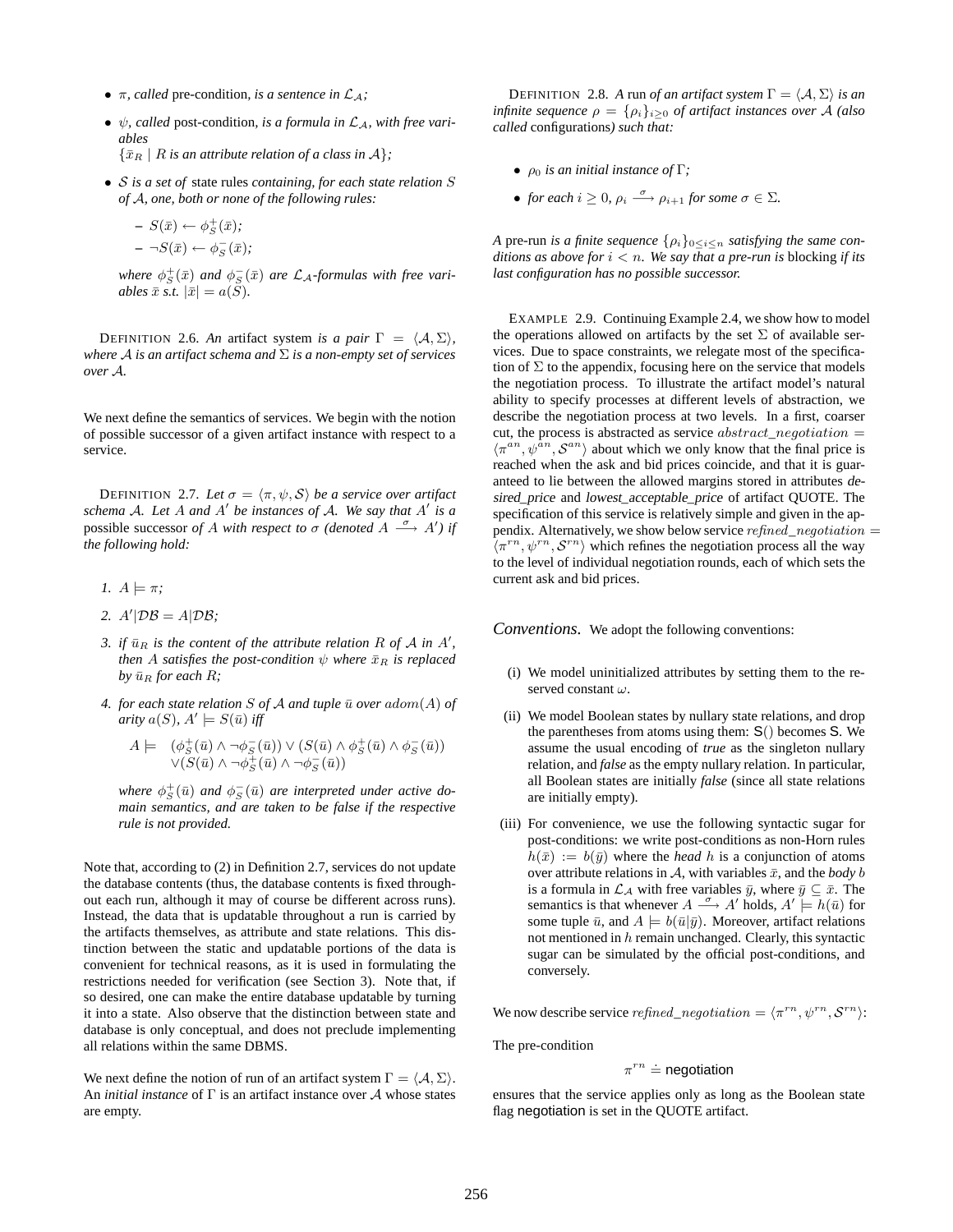#### Post-condition  $\psi^{rn}$  is given as

$$
R_Q(o, d, l, a, b, f, app, p, q, m) :=
$$
  
\n
$$
(\exists a', b' R_Q(o, d, l, a', b', \omega, app, p, q, m) \land a' \neq b' \land
$$
  
\n
$$
l \leq a \leq a' \land b' \leq b \land f = \omega)
$$
  
\n
$$
\lor
$$
  
\n
$$
(R_Q(o, d, l, a, b, \omega, app, p, q, m) \land a = b = f).
$$

According to the first disjunct, the negotiation is well-formed, i.e. the bid never exceeds the *ask* price, and in each round, asking prices a never increase while bids b never decrease. Moreover, as long as *ask* and *bid* price differ, the final price remains undefined (equal to  $\omega$ ). Notice that the values of a and b are otherwise unconstrained, being simply drawn from the infinite domain. This reflects the fact that they are external input from the manufacturer, respectively customer. The second disjunct states that once *ask* price a and *bid* price  $b$  coincide, the final price  $f$  is automatically set to the common value.

 $S<sup>rn</sup>$  contains rules that, upon detecting successful negotiation, switch the QUOTE artifact to stage approval\_pending if the customer does not enjoy preferred status with excellent credit. If he does, then the approval is short-circuited and the QUOTE goes directly to stage archive. The negotiation is successful when the *ask* and *bid* prices agree.

approval\_pending ←  $(\exists o, d, l, a, f, app, p, q, m R_Q(o, d, l, a, a, f, app, p, q, m) \wedge$  $\exists c, n \, R_O(o, c, n, p, q) \land$  $\neg$ CUSTOMER $(c, "perfect", "excellent"))$ 

archive ←

 $(\exists o, d, l, a, f, app, p, q, m R_Q(o, d, l, a, a, f, app, p, q, m) \wedge$  $\exists c, n \, R_O(o, c, n, p, q) \land$  $CUSTOMER(c, "perfect", "excellent"))$ 

 $\neg$ negotiation ←  $(\exists o, d, l, a, f, app, p, q, m)$  $R_Q(o, d, l, a, a, f, app, p, q, m))$ 

Note that state flag negotiation must be set before the state update rules execute (since pre-condition  $\pi^{rn}$  is satisfied). If neither of the state rule bodies is satisfied, then according to the possible successor semantics, the negotiation flag remains set, enabling another negotiation round.  $\Box$ 

One of the points illustrated by Example 2.9 is that the artifact model is particularly well-suited for expressing a wide spectrum of abstraction levels desired in specification. This is shown by the two specifications of the negotiation process, one refining it down to individual rounds, the other abstracting it to an atomic sub-task with a post-condition on its outcome. In practice, the motivation for abstraction ranges from lack of information about an external process provided by an autonomous third party as a black box with pre- and post-execution guarantees, to modeling non-deterministic processes governed by chance or human agents rather than by program. There are also technical reasons, such as the undecidability of verification in the presence of arithmetic (as is the case in many settings, including ours). In all these cases, abstracted subprocesses can be naturally modeled as services, leveraging the nondeterminism in their post-conditions.

In order to specify temporal properties of runs, we use an extension of linear-time temporal logic (LTL). Recall that LTL is propositional logic augmented with temporal operators such as **X** (next), **U** (until), **G** (always) and **F** (eventually). Essentially, the extension we use, denoted LTL-FO, is obtained from LTL by replacing propositions by FO statements about individual artifact instances in the run. The different statements may share variables that are universally quantified at the end. Similar extensions have previously been used in various contexts [25, 1, 46, 21, 23].

DEFINITION 2.10. *The language LTL-FO (first-order linear-time temporal logic) is obtained by closing FO under negation, disjunction, and the following formula formation rule: If*  $\varphi$  *and*  $\psi$  *are formulas, then*  $\mathbf{X}\varphi$  *and*  $\varphi \mathbf{U}\psi$  *are formulas. Free and bound variables are defined in the obvious way. The* universal closure *of an LTL-FO formula*  $\varphi(\bar{x})$  *with free variables*  $\bar{x}$  *is the formula*  $\forall \bar{x} \varphi(\bar{x})$ *. An LTL-FO sentence is the universal closure of an LTL-FO formula.*

Let  $A$  be an artifact schema. An LTL-FO sentence over  $A$  is one where each FO component is over  $\mathcal{DB}_\mathcal{A}$ . The semantics of LTL-FO formulas is standard, and we describe it informally. Let  $\Gamma =$  $\langle A, \Sigma \rangle$  be an artifact system, and  $\forall \bar{x} \varphi(\bar{x})$  an LTL-FO sentence over A. The artifact system  $\Gamma$  satisfies  $\forall \bar{x} \varphi(\bar{x})$  iff every run of  $\Gamma$  satisfies it. Let  $\rho = {\rho_i}_{i>0}$  be a run of Γ, and let  $\rho_{\ge j}$  denote  ${\rho_i}_{i> j}$ , for  $j \geq 0$ . Note that  $\rho = \rho_{\geq 0}$ . The run  $\rho$  satisfies  $\forall \bar{x} \varphi(\bar{x})$  iff for each valuation  $\nu$  of  $\bar{x}$  in D,  $\rho_{\geq 0}$  satisfies  $\varphi(\nu(\bar{x}))$ . The latter is defined by structural induction on the formula. Satisfaction of an FO sentence  $\psi$  by  $\rho_i$  is defined in the obvious way. The semantics of Boolean operators is standard. The meaning of the temporal operators  $X$ ,  $U$  is the following (where  $\models$  denotes satisfaction and  $j > 0$ :

- $\rho_{\geq i} \models \mathbf{X} \varphi$  iff  $\rho_{\geq i+1} \models \varphi$ ,
- $\rho_{\geq j} \models \varphi \mathbf{U} \psi$  iff  $\exists k \geq j$  such that  $\rho_{\geq k} \models \psi$  and  $\rho_{\geq l} \models \varphi$ for  $j \leq l < k$ .

Observe that the above temporal operators can simulate all commonly used operators, including **F** (eventually), **G** (always), and **B** (before, which requires its first argument to hold before its second argument fails). Indeed,  $\mathbf{F}\varphi \equiv \text{true } \mathbf{U} \varphi, \mathbf{G}\varphi \equiv \neg \mathbf{F}(\neg \varphi)$ , and  $\varphi \mathbf{B} \psi \equiv \neg(\neg \varphi \mathbf{U} \neg \psi)$ . We use the above operators as shorthand in LTL-FO formulas whenever convenient.

Note that, as customary in verification, LTL-FO properties of artifact systems concern exclusively their infinite runs. Thus, blocking finite pre-runs are ignored. In particular, if an artifact system has only blocking pre-runs (so no proper run) then it vacuously satisfies all LTL-FO formulas. For this and other reasons, one may wish to know if, for a given artifact system *(i)* all of its pre-runs are blocking, or *(ii)* there exists a blocking pre-run. We consider decidability of these questions at the end of Section 3 (Corollary 3.4) and Section 4 (Corollary 4.3).

EXAMPLE 2.11. We illustrate desirable properties for the artifact system  $\Gamma_{ex}$  in Example 2.9. These properties pertain to the global evolution of  $\Gamma_{ex}$ , as well as to the consistency of its specification. One such consistency property requires the state flags in\_process and done in class ORDER to always be mutually exclusive:

 $G(\neg (in\_process \land done)).$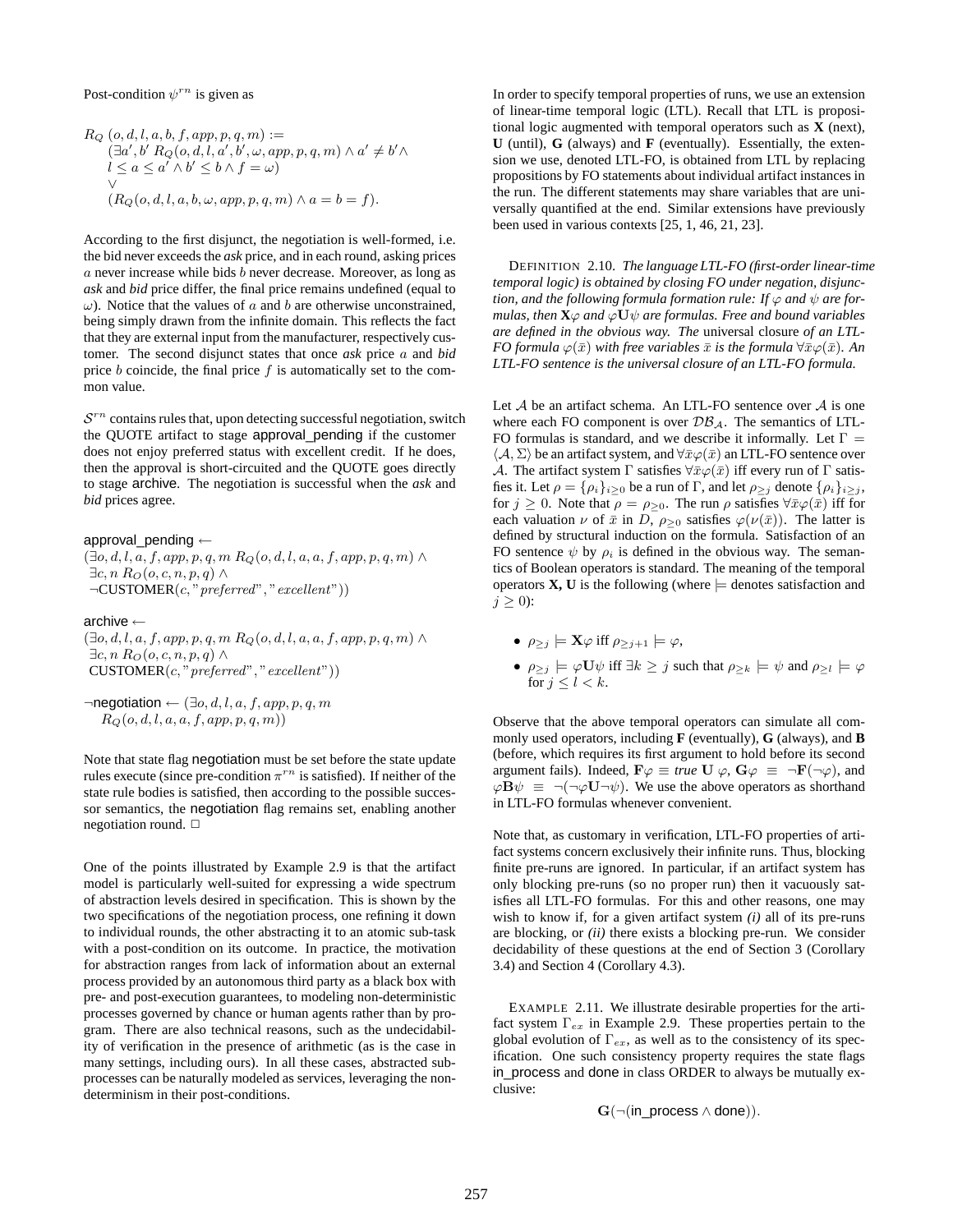A more data-dependent consistency property requires line item quotes archived in state li\_quotes of the QUOTE artifact to pertain only to tentative line items previously input by the customer (into attributes li\_prod and li\_qty of the ORDER artifact), and which underwent successful negotiation and approval. Successful negotiation occurs when *ask, bid* and *final\_price* coincide and the QUOTE artifact is in state archive:

```
∀pid,qty, prc
G ((\exists o, c, n \, R_O(o, c, n, pid, qty) \land\exists d, l, m \, R_Q(o, d, l, pre, pre, pre, "yes", pid, qty, m) \landarchive)
                B
      \negli_quotes(pid, qty, pre))
```
Notice the use of the *before* operator **B** (requiring its first argument to hold before its second argument fails).

The following property is more semantic in nature, capturing part of the manufacturer's business model. It requires that if the customer's status is not *"preferred"* and the credit rating is worse than *"good"*, then before archiving a line item with final negotiated price lower than the manufacturer's desired price, explicit approval from a human executive must have been requested. We assume the following ordering on the constants indicating the credit rating: " $poor$ " < " fair"  $\langle$  " good"  $\langle$  " excellent".

$$
\varphi_3: \\ \forall o,c,n,p,q,d,l,f,m,s,r\\ \mathbf{G} \left((R_O(o,c,n,p,q) \wedge \text{in\_process } \wedge \text{negotiation} \wedge \right. \\ R_Q(o,d,l,f,f,f,\omega,p,q,m) \wedge f < d \wedge \\ CUSTOMER(c,s,r) \wedge s \neq \text{"preferred"} \wedge \\ r < \text{"good"} \rightarrow \\ (\text{approval\_pending}\\ \mathbf{B}\\ \neg(\text{archive} \wedge \text{li\_ quotes}(p,q,f))))\\
$$

Note that  $\varphi_3$  involves both artifacts and the underlying database. If the negotiation process is described by service *refined\_negotiation*, then the property happens to be satisfied: indeed, recall from its state rules that this service requests approval whenever the customer's status is not preferred and his credit rating is not excellent. In particular, this applies to customers whose rating is worse than good, according to the above ordering of credit ratings.  $\Box$ 

A detailed specification of all services involved in our running example can be found in the appendix.

## **3. DECIDABLE VERIFICATION**

In this section we establish the main decidability result on verification of artifact systems.

It is easily seen that satisfaction of an LTL-FO formula by an artifact system is generally undecidable, using Trakhtenbrot's theorem. To obtain decidability, we introduce a restricted class of artifact systems and LTL-FO properties, called *guarded*. This is the analog to artifact systems of the input-boundedness restriction, first introduced by Spielmann in the context of ASM transducers [46], and subsequently used for Web service verification [21]. The guarded restriction mainly requires a form of bounded quantification in formulas used in state update rules and LTL-FO properties, together with some additional restrictions. The guarded restriction is formulated as follows.

**DEFINITION** 3.1. Let  $\Gamma = \langle A, \Sigma \rangle$  be an artifact system. The *set of guarded FO formulas over* A *is obtained by replacing in the definition of FO the quantification formation rule by the following:*

• *if*  $\varphi$  *is a formula,*  $\alpha$  *is an atom using an attribute relation of some artifact of*  $\mathcal{A}, \bar{x} \subseteq free(\alpha)$ *, and*  $\bar{x} \cap free(\beta) = \emptyset$  *for every state atom*  $\beta$  *in*  $\varphi$ *, then*  $\exists \bar{x}(\alpha \land \varphi)$  *and*  $\forall \bar{x}(\alpha \to \varphi)$ *are formulas.*

*An artifact system is guarded iff all formulas used in the state rules of its services are guarded, and all pre-and-post conditions are* ∃ <sup>∗</sup>*FO formulas*<sup>3</sup> *in which all state atoms are ground (i.e. contain only constants). An LTL-FO sentence over* A *is guarded iff all of its FO components are guarded.*

Note that, in addition to the usual bounded quantification conditions, Definition 3.1 places the restriction  $\bar{x} \cap free(\beta) = \emptyset$  for every state atom  $\beta$  occurring in the scope of a quantification of x in a guarded formula. This says that state atoms can only contain constants or free variables in guarded formulas. Together with the fact that state atoms must appear ground in pre-and-post conditions, this places strong restrictions that considerably limit the use of state information. Unfortunately, both restrictions are needed for decidability of verification. On the positive side, as illustrated by our running example, guarded artifact systems appear to remain powerful enough to model significant applications.

EXAMPLE 3.2. The artifact system  $\Gamma_{ex}$  in our running example is guarded. This includes the complete specification in Appendix, which shows that the guardedness restriction still offers significant expressive power. For instance, notice that post-condition  $\psi^{rn}$  is an ∃ ∗ FO formula with no non-ground state atoms (trivially so, as it mentions no state at all). In addition, in all state rules the quantified variables appear guarded by atoms using attribute relations  $R_O$  or  $R_Q$ . No quantified variables appear in any state atom because no such atoms are mentioned. See the state rules of service *include\_line\_item* in Appendix for a less trivial example of guarded state rules. There, state atoms do occur in the rule body, but only with non-quantified variables. All properties listed in Example 2.11 are guarded.

For an example of an unguarded state rule, consider a relaxation of the insertion rule in  $S^{rn}$  demanding that executive approval be short-circuited and the archive flag be set for all preferred customers with better than fair rating:

archive ←

 $\exists o, d, l, a, f, app, p, q, m, r$  $R_O(o, d, l, a, a, f, app, p, q, m) \wedge$  $\exists c, n \, R_O(o, c, n, p, q) \wedge$  $CUSTOMER(c, " preferred", r) \wedge r > "fair"$ 

 $3$ Note that these formulas do not have to obey the restricted quantification formation rule.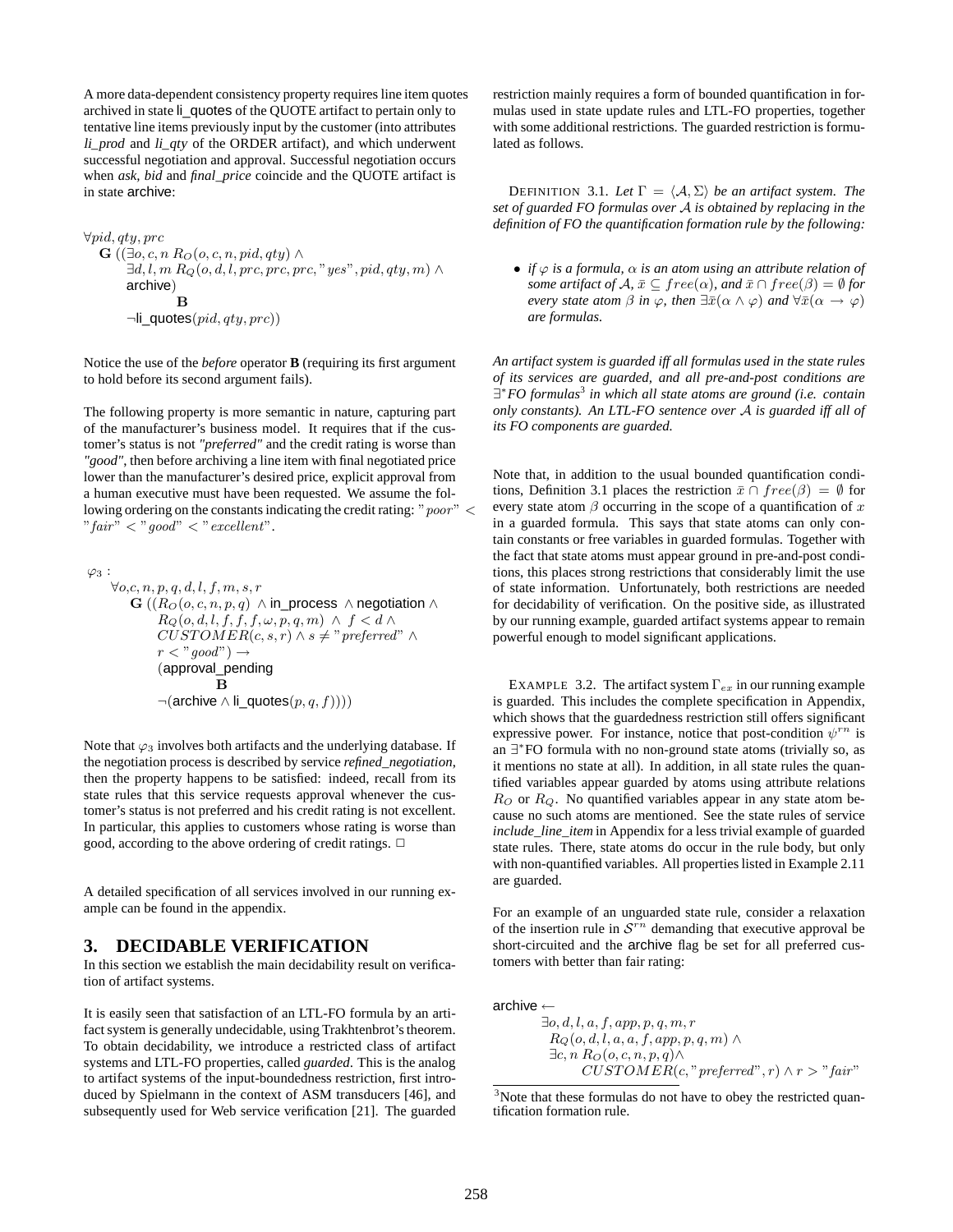The problem here is that quantified variable  $r$  does not appear in any attribute atom (indeed it cannot, since neither  $R<sub>O</sub>$  nor  $R<sub>O</sub>$  have any rating attribute). While our undecidability results in Section 4 imply that not every unguarded rule or property can be equivalently rewritten into a guarded one, it is often possible to do so by slightly modifying the specification, such that it preserves the intended business process semantics, at the cost of widening the attribute relation. This happens to apply here. One can simply extend the attribute schema of  $R<sub>O</sub>$  to include the customer's rating, in addition to the originally included customer id. The rating attribute would be set at the same time as the customer id attribute. The latter is set by service *initiate\_order* in Appendix, using a guarded postcondition that would remain guarded after the proposed extension.  $\Box$ 

The main result on decidability of verification for artifact systems is the following.

THEOREM 3.3. *It is decidable, given a guarded artifact system* Γ *and a guarded LTL-FO formula* ϕ*, whether every run of* Γ *satisfies* ϕ*. Furthermore, the complexity of the decision problem is* PSPACE*-complete for fixed arity schemas, and* EXPSPACE *other* $wise^4$ .

The main challenge in establishing the above result is that artifact systems are *infinite-state systems*, due to the presence of unbounded data. To deal with this, the key idea is to develop a concise, symbolic representation of equivalence classes of runs of Γ, called *pseudoruns*, that retain just the information needed to check satisfaction of  $\varphi$ , and can be generated in PSPACE without explicitly constructing any actual run or database. The high-level structure of the proof is similar to the one for decidability of verification for extended ASM transducers [21]. However, the result for the artifact model substantively extends previous ones in two significant ways: (i) runs of artifact systems may use infinitely many domain values (unlike extended ASM transducers where the domain of each run is restricted to the active domain of the finite database), and (ii) the underlying domain is ordered. These extensions require much more care in developing the pseudorun technique, and render the proof of decidability considerably more difficult. This proof is omitted here.

Finally, we consider the issue of blocking pre-runs. As remarked in Section 2, LTL-FO properties of artifact systems concern only their (infinite) runs and ignore blocking pre-runs. In particular, if an artifact system has only blocking pre-runs (so no proper run) then it vacuously satisfies all LTL-FO formulas. It therefore becomes of interest to know whether all pre-runs of an artifact system are blocking. Moreover, blocking may also be of interest for reasons specific to the application (see also discussion in Section 5). We can show the following.

COROLLARY 3.4. *It is decidable, given a guarded artifact system* Γ*, whether all pre-runs of* Γ *are blocking. Furthermore, the complexity is* PSPACE *for fixed-arity schemas, and* EXPSPACE *otherwise.*

**Proof:** The result follows immediately from Theorem 3.3. Indeed, all pre-runs of  $\Gamma$  are blocking iff  $\Gamma$  has no (infinite) runs iff  $\Gamma \models$ *false*. The latter is decidable with the stated complexities by Theo $r$ em 3.3.

One may also wish to know if a given artifact system has *some* blocking pre-run. Interestingly, this turns out to be undecidable for guarded artifact systems (see Corollary 4.3).

## **4. BOUNDARIES OF DECIDABILITY**

In this section we consider several variations of our artifact model and relaxations of the guarded conditions and show that they lead to undecidability of verification. This suggests that the restrictions we presented in order to ensure decidability are quite tight. Due to space constraints, the presentation of the alternative models is informal.

**Attributes versus states.** We first revisit the distinction between the attribute relation  $R$  and the state relation  $S$  in artifact classes  $C = \langle R, S \rangle$ . One might legitimately wonder if the separate treatment is relevant to verification. We next show that this is indeed the case. More precisely, consider a modification of the artifact model where the state  $S$  is treated in the same way as  $R$ , except that  $R$ holds a single tuple while S holds an entire relation. In particular, in the definition of a service using artifact class  $C = \langle R, S \rangle$ :

- the pre-and-post conditions of the service are ∃ ∗ FO formulas using  $R$ ,  $S$  and the database (with  $S$ -atoms no longer restricted to be ground as previously);
- as before, the initial value of  $S$  is empty;
- there are separate post-condition formulas  $\psi_R$  and  $\psi_S$  for R and  $S$ , defining their contents in the output  $(R \text{ consists, as})$ before, of *one* arbitrary tuple satisfying  $\psi_R$ , while S consists of the *set* of tuples satisfying  $\psi_s$ , with active domain semantics to guarantee finiteness).

We refer to R as the *tuple attribute set* of C and to S as the *relational attribute set* of C. We refer to such artifact systems as *hybrid-attribute*. Note that, in this model, there are no longer separate state relations. Since there are no states, the guarded restriction on hybrid-attribute services now simply amounts to the ∃\*FO form of the pre-and-post conditions. The guarded restriction for LTL-FO properties remains unchanged. We can show the following (the proof is by reduction from the Post Correspondence Problem).

THEOREM 4.1. *It is undecidable, given a guarded hybrid-attribute artifact system* Γ *and guarded LTL-FO formula* ϕ*, whether*  $\Gamma \models \varphi$ *. Moreover, this holds even for singleton artifact systems whose relational attribute set consist of a single attribute, and for a fixed LTL-FO formula*  $\varphi$  *with no variables.* 

**Relaxing the guarded restrictions.** We now consider several relaxations of the guarded restrictions. It turns out that even very small such relaxations lead to undecidability of verification. Specifically, we consider the following: (i) allowing non-ground state atoms in pre-and-post conditions, (ii) allowing state projections in

<sup>4</sup>The best lower bound we know for arbitrary arity schemas is CO-NEXPTIME, shown by reduction from validity of ∀\*∃\*FO sentences, known to be CO-NEXPTIME-complete [9].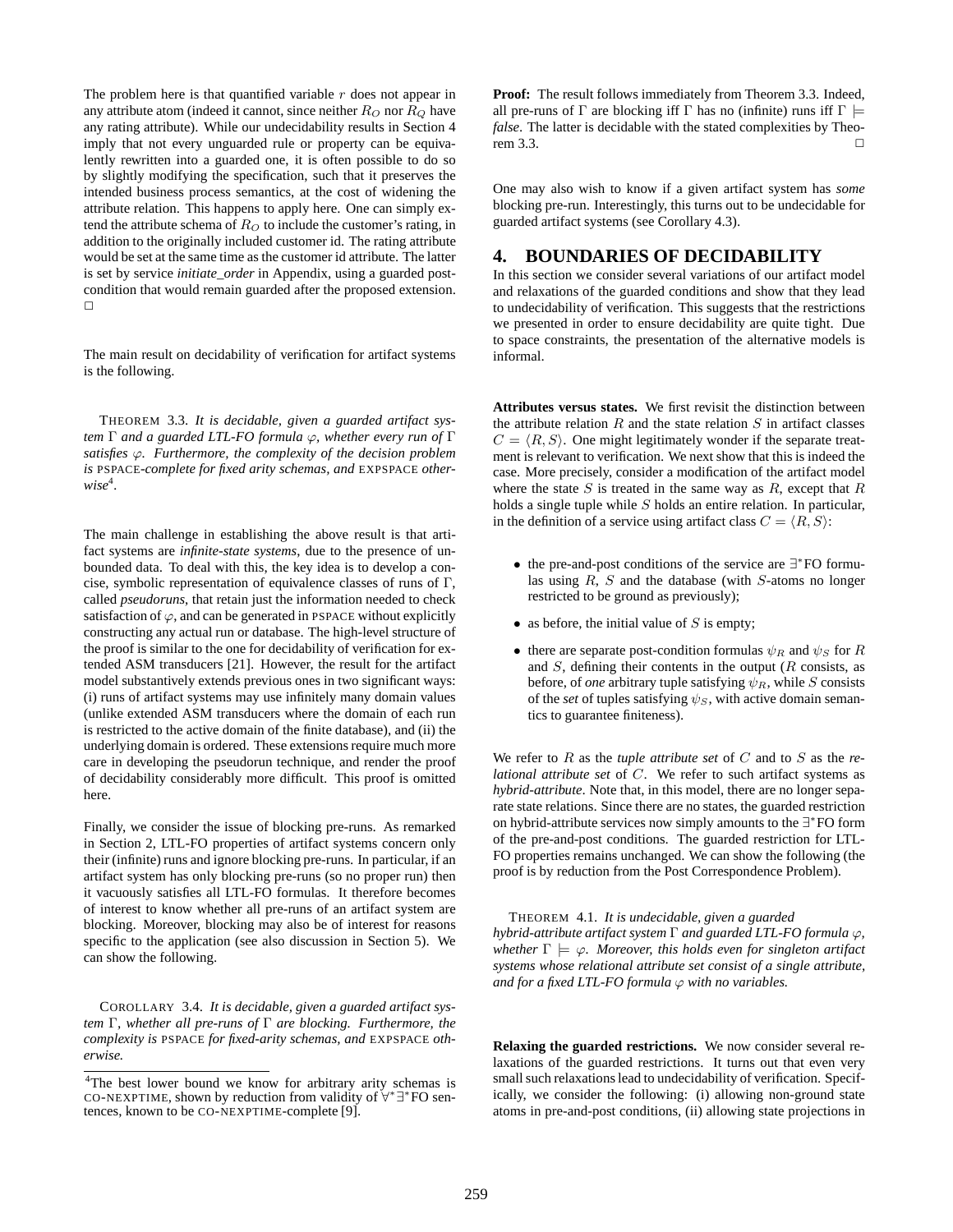state update rules (a simple form of un-guarded quantification), (iii) allowing un-guarded quantification in the LTL-FO property, and (iv) extending LTL-FO with path quantifiers.

We can show that each of the relaxations (i)-(iv) leads to undecidability of verification. The proof of (i) is similar to that of Theorem 4.1. The proofs of (ii) and (iii) are by reduction from the implication problem for functional and inclusion dependencies, known to be undecidable [16]. The proof of (iv) is by reduction from validity of ∃ ∗ ∀ ∗ FO sentences, also known to be undecidable [9]. The proofs of (ii)-(iv) can be easily adapted from analogous results obtained for extended ASM transducers [21]. We therefore omit the details.

**Functional dependencies.** It is natural to ask whether the decidability of verification holds under the assumption that the database satisfies certain integrity constraints. Unfortunately, we show that even simple key dependencies lead to undecidability.

THEOREM 4.2. *It is undecidable, given a guarded singleton artifact system* Γ*, a set of functional dependencies* F *over* DB*, and a guarded LTL-FO sentence*  $\varphi$ *, whether*  $\rho \models \varphi$  *for every run*  $\rho$ *of* Γ *on a database satisfying* F*. Moreover, this holds even if* DB *consists of one binary and one unary relation, and* F *consists of a single key constraint on the binary relation.*

The proof is done by reduction from the PCP, similarly to Theorem 4.1 (details are omitted).

**Existence of a blocking pre-run.** Recall the question raised in Section 2: does an artifact system have *(i) only* blocking pre-runs, or *(ii) some* blocking pre-run? We showed in Section 3 that *(i)* is decidable for guarded artifact systems (Corollary 3.4). Interestingly, *(ii)* turns out to be undecidable.

COROLLARY 4.3. *It is undecidable, given a guarded artifact system* Γ*, whether* Γ *has some blocking pre-run.*

The result is shown similarly to Theorems 4.1 and 4.2, by reduction from the PCP. The key idea is to first search for a match to the PCP (without assurance that the key dependency assumed in Theorem 4.2 is satisfied), and in case of success make continuance of the run contingent upon violation of the dependency. This reduces the existence of a solution to the PCP to the existence of a blocking pre-run.

**Order versus successor.** Recall that decidability of verification holds under the assumption that the domain  $D$  is countable and equipped with a dense, total order  $\leq$  with no endpoints. If  $\leq$  is replaced by a successor relation on D, verification becomes undecidable. The proof is, again, by reduction from the PCP.

We note that it remains open whether verification remains decidable if some of the assumptions on  $\leq$  do not hold, for instance if  $\leq$  is not dense.

## **5. FURTHER APPLICATIONS**

We next discuss several problems previously raised in the context of artifact systems, to which our results on verification can be beneficially applied.

**Business rules.** We consider an extension of the artifact formalism in support of service reuse and customization. In practice, services are often provided by autonomous third-parties, who typically strive for wide applicability and impose as unrestrictive preconditions as possible. In contrast, the designer who incorporates third-party services into the business process often requires more control over when these services apply, in the form of more restrictive pre-conditions. Such additional control may also be needed to ensure compliance with business regulations formulated by third parties, independently of the specific application. To address such needs, [6] introduces *business rules*, which are conditions that can be super-imposed on the pre-conditions of existing services without changing their implementation.

We adopt the notion here and formalize it as follows. Given an artifact system  $\Gamma = \langle A, \Sigma \rangle$ , we associate a set  $\mathcal{B} = \{ \beta_{\sigma} \mid \sigma \in \Sigma \}$ of business rules to the services in Σ. A *business rule* is a sentence in  $\mathcal{L}_A$ , just like a service pre-condition.

For instance, we revisit our running example and assume that order shipment is modeled by the *ship* service, whose pre-condition only checks that the ORDER artifact is in state done. We also assume the existence of a *collect\_payment* service, which applies when the ORDER is in state done. Finally, we assume that the ORDER artifact is extended with a paid boolean state flag which is set by the *collect\_payment* service. Now we wish to super-impose the following business rule, which implements the policy that only platinum customers with excellent credit may get their order shipped before payment is received:

 $\beta_{ship}$ :

 $\exists o, c, n, p, s, r \ R_O(o, c, n, p, q) \land \text{CUSTOMER}(c, s, r) \land$  $(s = "plant" \land r = "excellent" \lor \text{paid})$ 

**Verification under business rules.** The verification problem for artifact system  $\Gamma$  and property  $\varphi$  *under business rules*  $\beta$ , denoted  $\Gamma \models_{\mathcal{B}} \varphi$ , means checking that every run of  $\Gamma'$  satisfies  $\varphi$ , where  $\Gamma'$ is obtained by adding each business rule as a pre-condition conjunct to its corresponding service in Γ. We say that a business rule is *guarded* if it is guarded when viewed as a service pre-condition. It follows immediately as a corollary of Theorem 3.3 that verification under B is decidable if  $\Gamma$ ,  $\varphi$  and all business rules in B are guarded.

A related problem concerns *incremental* verification under business rules. Note that, if  $\Gamma \models \varphi$ , then  $\Gamma \models_B \varphi$ . However,  $\Gamma \not\models \varphi$  does *not* imply that  $\Gamma \not\models_B \varphi$ . Thus, properties such as reachability of a configuration satisfying some desired property are not inherited when business rules are added. It is of interest whether such properties can be verified incrementally; however, we do not address this here.

**Redundant business rules.** Towards streamlining the specification, a desirable goal is the removal of redundant business rules. This involves checking whether, given an artifact system  $\Gamma = \langle A, \Sigma \rangle$ ,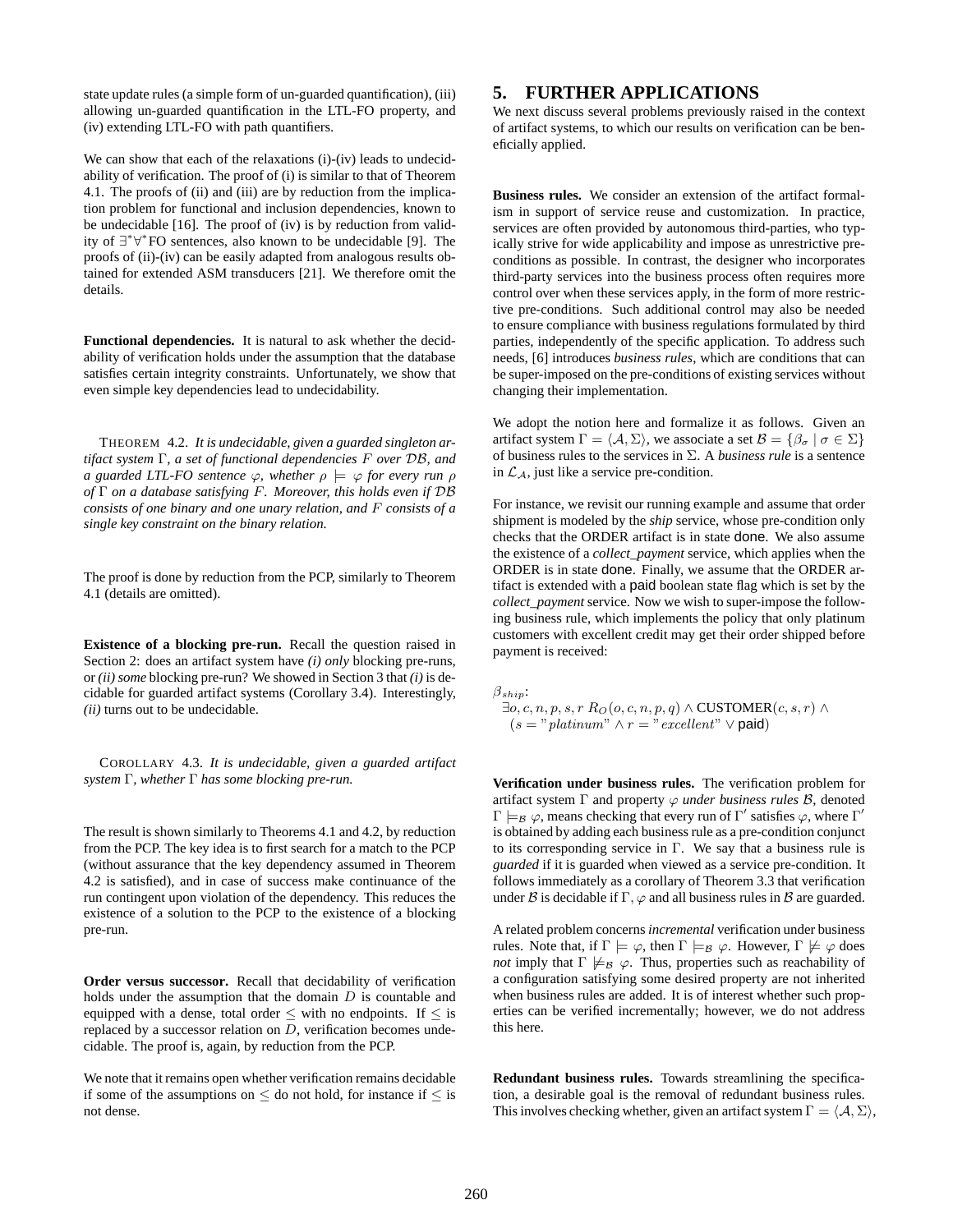a new business rule  $\beta$  associated to some service  $\sigma \in \Sigma$  has any effect on Γ, i.e. excludes at least one of its runs. The latter problem amounts to verifying that at any point in a run of  $\Gamma$ , the precondition  $\pi$  of  $\sigma$  implies  $\beta$ :  $\Gamma \models \mathbf{G}(\pi \to \beta)$ . If  $\Gamma$  is guarded, and  $\beta$  is guarded in the sense of guarded FO components of LTL-FO properties, then, again as a corollary of Theorem 3.3, checking if β has an effect on Γ is decidable. Indeed, if  $\pi$  is guarded, then we have  $\pi \doteq \exists \bar{x} f(\bar{x})$  with f a quantifier-free formula in  $\mathcal{L}_{\mathcal{A}}$ . Then

$$
\Gamma \models \mathbf{G}(\exists \bar{x} f(\bar{x}) \rightarrow \beta) \text{ iff } \Gamma \models \mathbf{G}(\forall \bar{x} \neg f(\bar{x}) \vee \beta) \text{ iff } \Gamma \models \underbrace{\forall \bar{x} \; \mathbf{G}(\neg f(\bar{x}) \vee \beta)}_{\varphi}
$$

where  $\varphi$  is a guarded LTL-FO property if  $\beta$  is. For example,  $\beta_{ship}$ above is guarded.

**Redundant attributes.** Another design simplification consists of redundant attribute removal, a problem raised in [6]. We formulate this as follows. We would like to test whether there is a way to satisfy a property  $\varphi$  of runs without using one of the attributes, say  $a$ , of artifact A. Checking redundancy of  $a$  reduces to the following verification problem:

$$
\Gamma \not\models \underbrace{\varphi \to \mathbf{F}(\exists \bar{x} \exists a \; R_A(\bar{x}, a) \land a \neq \omega)}_{\varphi'}
$$

where we assume wlog that  $a$  is last in  $A$ 's attribute relation  $R_A$ . Recall from Section 2 the convention of representing undefined attributes using a constant  $\omega$ . The argument of the temporal operator **F** (*eventually*) checks that attribute a is defined. If  $\varphi$  is guarded and has no global variables (i.e. its FO components are all sentences), then  $\varphi'$  is a guarded LTL-FO property. Therefore Theorem 3.3 applies, yielding decidability.

**Verifying termination properties.** Recall that our semantics of artifact systems and LTL-FO properties ignores blocking runs. However, in some applications, one would like to verify properties relating to termination. As discussed in Section 3, it is decidable if *all* pre-runs of an artifact system are blocking (Corollary 3.4). However, it may be desirable to verify more expressive properties involving blocking configurations. To this end, one can modify the semantics to render all runs infinite by repeating forever blocking configurations, whenever reached. It can be shown that our results continue to hold with this semantics. Note that one can state, within a guarded LTL-FO property, that a configuration of a guarded artifact system is blocking (all variables in negations of the ∃ ∗ FO pre-conditions become globally quantified universally).

#### **6. CONCLUSIONS**

In this paper, we introduce the artifact system model, which formalizes a business process modeling paradigm that has recently attracted the attention of both the industrial and research communities. We study the problem of automatic verification of artifact systems, with the goal of increasing confidence in the correctness of such business processes.

All prior versions of the artifact model are inherently data-aware, being essentially evolved dataflow models. The version we consider extends prior models, taking significant additional steps towards data-awareness. It includes an underlying database which can be consulted by the services, and equips artifacts with updatable state relations. The service and property specifications allow sophisticated manipulation of data values via first-order formulae over the attributes and state of artifacts, the underlying database, and an infinite, ordered underlying domain. Data awareness raises a significant challenge compared to classical finite-state model checking, by turning artifact systems into infinite-state systems, whose verification problem is notoriously difficult.

We trace the boundaries of decidability for verification and we identify the guarded restriction, defining a practically appealing and fairly tight class of artifact systems and properties for which verification is decidable in PSPACE. This complexity is the best one can hope for, given that finite-state model checking is already PSPACE-complete. Our decidability result is significantly more difficult than the previous results of [46, 21] for ASM transducers and Web services, because each run is allowed to use infinitely many values from an underlying ordered domain. This extension is critical to the artifact framework, in order to adequately model arbitrary external input and partially specified processes given by pre- and post-conditions. Finally, we show that the verification techniques can also be leveraged to solve other static analysis tasks previously formulated for the artifact framework.

While the PSPACE complexity of verification is reasonable within the landscape of static analysis, one must legitimately wonder whether verification of such complexity is feasible in practice. Fortunately, previous experience is quite encouraging. Indeed, a PSPACE-complete verification algorithm for data-driven Web services, exhibiting excellent performance on a significant range of applications, has been implemented in the WAVE prototype [20, 22]. The implementation relies on a mix of symbolic model checking and database optimization techniques. We believe that a similar approach is likely to also be effective, after appropriate extensions enabled by our results, in the context of data-centric business process verification. This would be of interest to the database, computer-aided verification, and business process communities.

#### **7. REFERENCES**

- [1] S. Abiteboul, L. Herr, and J. V. den Bussche. Temporal versus first-order logic to query temporal databases. In *Proc. ACM PODS*, pages 49–57, 1996.
- [2] S. Abiteboul, L. Segoufin, and V. Vianu. Static analysis of Active XML systems. In *Proc. Intl. Symp. on Principles of Database Systems (PODS)*, pages 221–230, 2008.
- [3] S. Abiteboul, V. Vianu, B. Fordham, and Y. Yesha. Relational transducers for electronic commerce. *JCSS*, 61(2):236–269, 2000. Extended abstract in PODS 98.
- [4] K. Bhattacharya, N. S. Caswell, S. Kumaran, A. Nigam, and F. Y. Wu. Artifact-centered operational modeling: Lessons from customer engagements. *IBM Systems Journal*, 46(4):703–721, 2007.
- [5] K. Bhattacharya et al. A model-driven approach to industrializing discovery processes in pharmaceutical research. *IBM Systems Journal*, 44(1):145–162, 2005.
- [6] K. Bhattacharya, C. E. Gerede, R. Hull, R. Liu, and J. Su. Towards formal analysis of artifact-centric business process models. In *Proc. Int. Conf. on Business Process Management (BPM)*, pages 288–304, 2007.
- [7] K. Bhattacharya, R. Hull, and J. Su. A Data-centric Design Methodology for Business Processes. In J. Cardoso and W. van der Aalst, editors, *Handbook of Research on Business*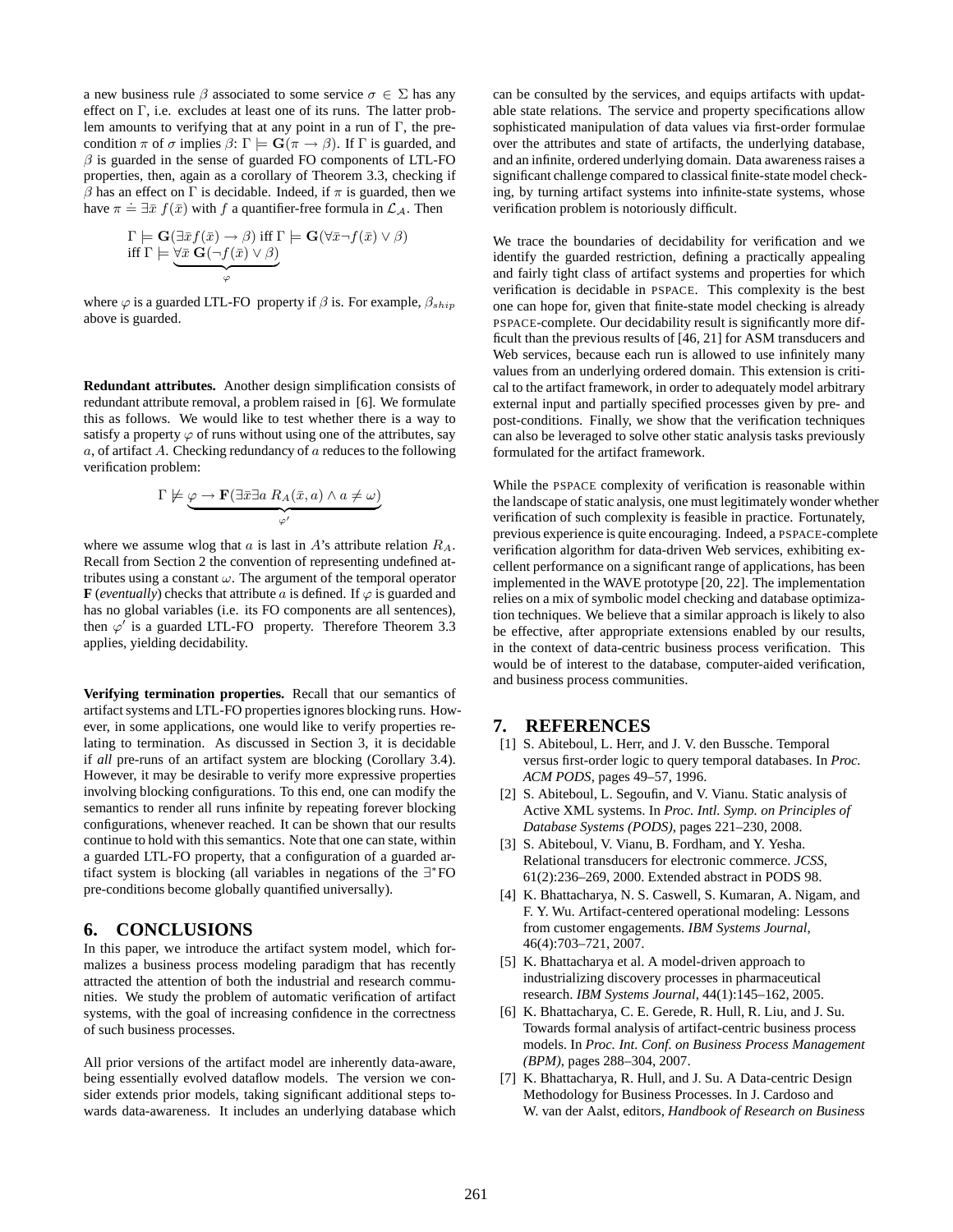*Process Management*. 2009. to appear.

- [8] M. Bojanczyk, A. Muscholl, T. Schwentick, L. Segoufin, and C. David. Two-variable logic on words with data. In *Proc. IEEE Conf. on Logic in Computer Science (LICS)*, pages 7–16, 2006.
- [9] E. Borger, E. Gradel, and Y. Gurevich. *The Classical Decision Problem*. Springer, 1997.
- [10] A. Bouajjani, P. Habermehl, Y. Jurski, and M. Sighireanu. Rewriting systems with data. In *FCT'07*, volume 4639 of *Lecture Notes in Computer Science*, pages 1–22. Springer, 2007.
- [11] A. Bouajjani, P. Habermehl, and R. Mayr. Automatic verification of recursive procedures with one integer parameter. *Theoretical Computer Science*, 295:85–106, 2003.
- [12] A. Bouajjani, Y. Jurski, and M. Sighireanu. A generic framework for reasoning about dynamic networks of infinite-state processes. In *TACAS'07*, volume 4424 of *Lecture Notes in Computer Science*, pages 690–705. Springer, 2007.
- [13] P. Bouyer. A logical characterization of data languages. *Information Processing Letters*, 84(2):75–85, 2002.
- [14] P. Bouyer, A. Petit, and D. Thérien. An algebraic approach to data languages and timed languages. *Information and Computation*, 182(2):137–162, 2003.
- [15] O. Burkart, D. Caucal, F. Moller, and B. Steffen. Verification of infinite structures. In *Handbook of Process Algebra*, pages 545–623. Elsevier Science, 2001.
- [16] A. K. Chandra and M. Vardi. The implication problem for functional and inclusion dependencies is undecidable. *SIAM J. Comp.*, 14(3):671–677, 1985.
- [17] D. Cohn, F. Heath, F. Pinel, J. Vergo, and P. Dhoolia. Siena: From powerpoint to web application in 5 minutes (demo paper). In *Proc. Proc. of Intl. Conf. on Service Oriented Computing (ICSOC)*, Sydney, Australia, 2008.
- [18] S. Demri and R. Lazić. LTL with the Freeze Quantifier and Register Automata. In *Proc. IEEE Conf. on Logic in Computer Science (LICS)*, pages 17–26, 2006.
- [19] S. Demri, R. Lazić, and A. Sangnier. Model checking freeze LTL over one-counter automata. In *Proceedings of the 11th International Conference on Foundations of Software Science and Computation Structures (FoSSaCS'08)*, pages 490–504, 2008.
- [20] A. Deutsch, M. Marcus, L. Sui, V. Vianu, and D. Zhou. A verifier for interactive, data-driven web applications. In *Proc. ACM SIGMOD International Conference on Management of Data (SIGMOD)*, pages 539–550, 2005.
- [21] A. Deutsch, L. Sui, and V. Vianu. Specification and verification of data-driven web applications. *JCSS*, 73(3):442–474, 2007.
- [22] A. Deutsch, L. Sui, V. Vianu, and D. Zhou. A system for specification and verification of interactive, data-driven Web applications. In *Proc. ACM SIGMOD International Conference on Management of Data (SIGMOD)*, pages 772–774, 2006.
- [23] A. Deutsch, L. Sui, V. Vianu, and D. Zhou. Verification of communicating data-driven web services. In *Proc. Intl. Symp. on Principles of Database Systems (PODS)*, pages 90–99, 2006.
- [24] G. Dong, R. Hull, B. Kumar, J. Su, and G. Zhou. A framework for optimizing distributed workflow executions. In *Proc. Intl. Workshop on Database Programming*

*Languages (DBPL)*, pages 152–167, 1999.

- [25] E. A. Emerson. Temporal and modal logic. In J. V. Leeuwen, editor, *Handbook of Theoretical Computer Science, Volume B: Formal Models and Sematics*, pages 995–1072. North-Holland Pub. Co./MIT Press, 1990.
- [26] C. Fritz, R. Hull, and J. Su. Automatic construction of simple artifact-based workflows. In *Proc. of Intl. Conf. on Database Theory (ICDT)*, 2009.
- [27] C. E. Gerede, K. Bhattacharya, and J. Su. Static analysis of business artifact-centric operational models. In *IEEE International Conference on Service-Oriented Computing and Applications*, 2007.
- [28] C. E. Gerede and J. Su. Specification and verification of artifact behaviors in business process models. In *Proceedings of 5th International Conference on Service-Oriented Computing (ICSOC)*, Vienna, Austria, September 2007.
- [29] R. Glushko and T. McGrath. *Document Engineering: Analyzing and Designing Documents for Business Infomratics and Web Services*. MIT Press, Cmabridge, MA, 2005.
- [30] R. Hull. Artifact-centric business process models: Brief survey of research results and challenges. In *On the Move to Meaningful Internet Systems: OTM 2008, OTM 2008 Confederated International Conferences, CoopIS, DOA, GADA, IS, and ODBASE 2008*, Monterrey, Mexico, 2008.
- [31] R. Hull, F. Llirbat, B. Kumar, G. Zhou, G. Dong, and J. Su. Optimization techniques for data-intensive decision flows. In *Proc. IEEE Intl. Conf. on Data Engineering (ICDE)*, pages 281–292, 2000.
- [32] R. Hull, F. Llirbat, E. Simon, J. Su, G. Dong, B. Kumar, and G. Zhou. Declarative workflows that support easy modification and dynamic browsing. In *Proc. Int. Joint Conf. on Work Activities Coordination and Collaboration*, 1999.
- [33] M. Jurdzinski and R. Lazić. Alternation-free modal mu-calculus for data trees. In *Proc. IEEE Conf. on Logic in Computer Science (LICS)*, pages 131–140, 2007.
- [34] S. Kumaran, R. Liu, and F. Y. Wu. On the duality of information-centric and activity-centric models of business processes. In *Proc. Intl. Conf. on Advanced Information Systems Engineering (CAISE)*, 2008.
- [35] S. Kumaran, P. Nandi, T. Heath, K. Bhaskaran, and R. Das. ADoc-oriented programming. In *Symp. on Applications and the Internet (SAINT)*, pages 334–343, 2003.
- [36] J. Küster, K. Ryndina, and H. Gall. Generation of BPM for object life cycle compliance. In *Proceedings of 5th International Conference on Business Process Management (BPM)*, 2007.
- [37] R. Lazić, T. Newcomb, J. Ouaknine, A. Roscoe, and J. Worrell. Nets with tokens which carry data. In *ICATPN'07*, volume 4546 of *Lecture Notes in Computer Science*, pages 301–320. Springer, 2007.
- [38] R. Liu, K. Bhattacharya, and F. Y. Wu. Modeling business contexture and behavior using business artifacts. In *CAiSE*, volume 4495 of *LNCS*, 2007.
- [39] D. Martin et al. OWL-S: Semantic markup for web services, W3C Member Submission, November 2003.
- [40] S. A. McIlraith, T. C. Son, and H. Zeng. Semantic web services. *IEEE Intelligent Systems*, 16(2):46–53, 2001.
- [41] P. Nandi and S. Kumaran. Adaptive business objects a new component model for business integration. In *Proc. Intl. Conf. on Enterprise Information Systems*, pages 179–188,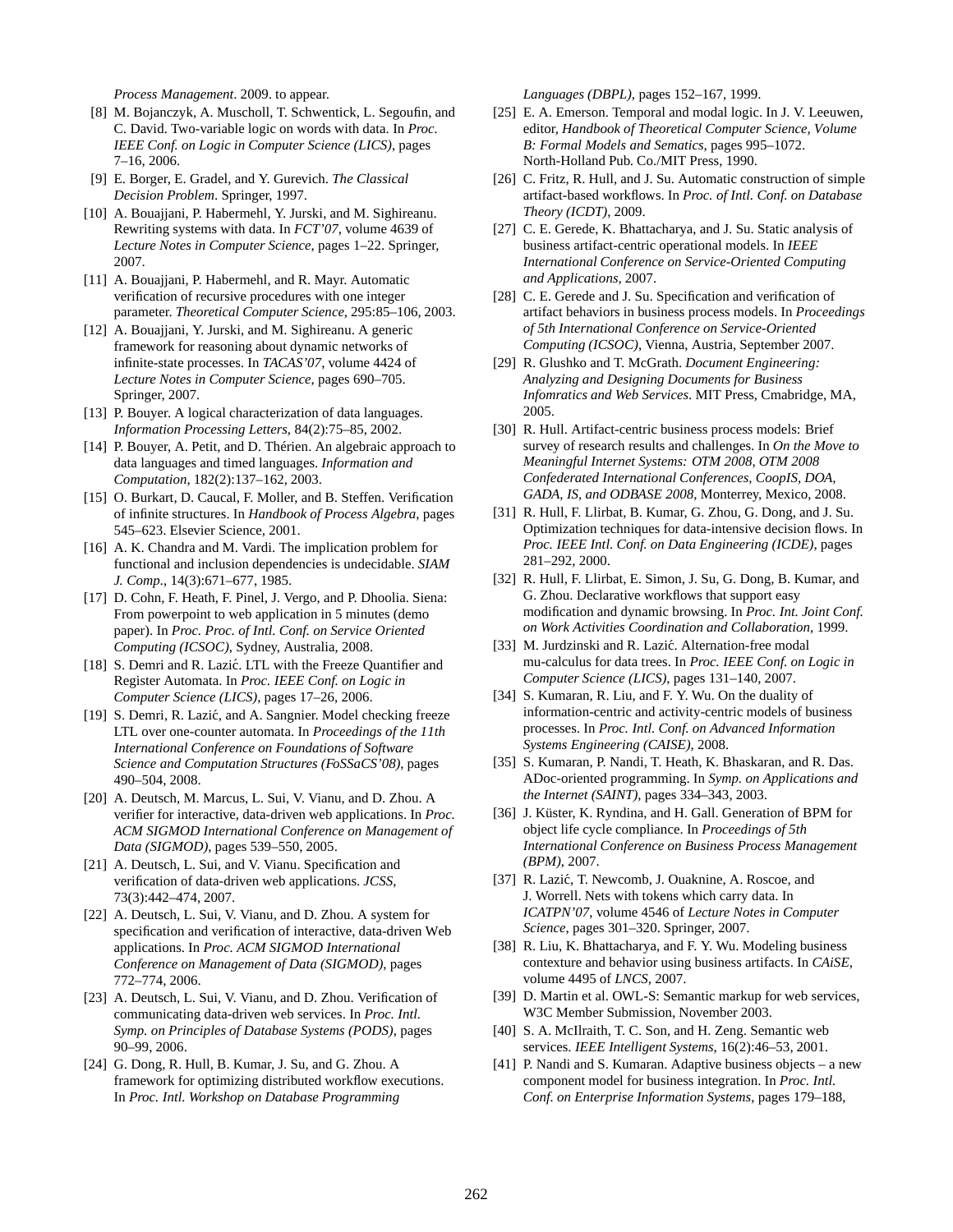2005.

- [42] S. Narayanan and S. McIlraith. Simulation, verification and automated composition of web services. In *Intl. World Wide Web Conf. (WWW2002)*, 2002.
- [43] F. Neven, T. Schwentick, and V. Vianu. Finite State Machines for Strings Over Infinite Alphabets. *ACM Transactions on Computational Logic*, 5(3):403–435, 2004.
- [44] A. Nigam and N. S. Caswell. Business artifacts: An approach to operational specification. *IBM Systems Journal*, 42(3):428–445, 2003.
- [45] M. Spielmann. Abstract State Machines: Verification problems and complexity. Ph.D. thesis, RWTH Aachen, 2000.
- [46] M. Spielmann. Verification of relational transducers for electronic commerce. *JCSS.*, 66(1):40–65, 2003. Extended abstract in PODS 2000.
- [47] J. Strosnider, P. Nandi, S. Kumaran, S. Ghosh, and A. Arsanjani. Model-driven synthesis of soa solutions. *IBM Systems Journal*, pages 415–432, 2008.
- [48] J. Wang and A. Kumar. A framework for document-driven workflow systems. In *Business Process Management*, pages 285–301, 2005.

## **APPENDIX Running Example**

We present here our full running example. We model a scenario where a manufacturer fills customer purchase orders, negotiating the price of each line item on a case-by-case basis. We focus on two artifacts manipulated by the negotiation process, ORDER and QUOTE. During the workflow, the customer repeatedly adds new line items into (or updates existing ones in) the purchase order modeled by the ORDER artifact. Each line item specifies a product and its quantity. Line items are first tentatively filled in the ORDER attributes li\_prod and li\_qty. Every tentative line item spawns a negotiation process, in which manufacturer and customer complete rounds of declaring ask and bid prices, until agreement is reached or the negotiation fails. The prices at every round are stored in the QUOTE artifact, which also holds the manufacturer's initially desired price, the lowest bid he is willing to entertain, and the final negotiated price. Once the negotiation on a tentative line item succeeds, its outcome is scrutinized by a human executive working for the manufacturer. Upon the executive's approval, the line item is included into the purchase order (by insertion into the ORDER state line\_items), and the final price is archived (in the QUOTE state li\_quotes). During the negotiation, the manufacturer consults an underlying database, which lists information about available products (e.g. manufacturing cost) and about customers (e.g. credit rating and status).

The corresponding artifact system  $\Gamma_{ex} = \langle A, \Sigma \rangle$  is formally described below. As a font convention, we use  $R$  to refer to an artifact's attribute relation and S for state relations.

The artifact schema is  $A = \langle ORDER, QUOTE, DB \rangle$ , detailed as follows.

- 1.  $DB = \langle \text{PRODUCT}, \text{CUSTOMER} \rangle$  is the database schema, where:
	- PRODUCT(prod\_id, manufacturing\_cost, min\_order\_qty)

is the relation containing products and production information, and

• CUSTOMER(customer\_id, status, credit\_rating) contains information about customers, such as customer status and credit rating.

2. 
$$
ORDER = \langle R_O, line\_items, in\_process, done \rangle
$$

 $\mathcal{S}_O$ is the artifact class containing the information about a customer's order:

 $\overbrace{S_{\alpha}}$ 

- $R_O(\text{order#}, \text{customer} \text{ id}, \text{need} \text{ by}, \text{li} \text{ prod}, \text{li} \text{ qty})$ is the attribute relation holding the order number, the identifier of the customer who placed the order, the day it is needed by. The role of attributes *li\_prod* and *li\_qty* is described below.
- line\_items( $prod_id,qty$ )

is a state relation that acts as a "shopping cart" holding the collection of line items requested so far.

• in process and done are nullary state relations (boolean flags) keeping track of the stage the artifact is in.<sup>5</sup>

The intention is that, in stage in\_process, the customer repeatedly updates the shopping cart by specifying an individual, tentative line item described by attributes li\_prod and li\_qty. Subsequently, this line item is inserted into, deleted from, or replaces in line\_items an item with the same prod\_id, provided the price negotiation succeeds. When the customer completes the purchase order, the ORDER artifact transitions to stage done.

3.  $QUOTE = \langle R_Q,$ 

li\_quotes, idle, desired\_price\_calc,  $negotiation, approxical\_pending, archive$  $\big\}$  :  $S_Q$ 

is the artifact class modeling quotes, with:

- $R_Q$  (order#, desired\_price, lowest\_acceptable\_price, ask, bid,  $final\_price, approved, li\_prod, li\_qty,$ manufacturing\_cost) is the attribute relation.
- li\_quotes( $prod_id,qty, price$ ) is a state relation holding the final negotiated price quotes for the line items in the corresponding ORDER artifact.
- idle, desired\_price\_calc, negotiation, approval\_pending, archive are nullary state relations.

When inactive, the QUOTE artifact is in state idle, but moves to desired\_price\_calc as soon as the customer fills in the product id and quantity of a line item. In this stage, desired\_price attribute is set (from the manufacturer's point of view), possibly taking into account the need\_by date attribute in the corresponding ORDER artifact and the manufacturing cost listed in the PRODUCT database. During the ensuing negotiation stage, the ask and bid prices are repeatedly set (in attribute ask by the manufacturer, respectively bid by the customer) until a final price is established and recorded in attribute final\_price, or the negotiation fails. Final prices may

<sup>5</sup>Artifact class ORDER illustrates an extension of Definition 2.1 that allows several state relations. This extension is for convenience only: it is easy to show that it provides no additional expressive power and preserves our decidability results. Indeed, given artifact system  $\Gamma$  with multiple states per artifact and LTL-FO sentence  $\varphi$ , we can construct in polynomial time artifact system  $\Gamma'$  and sentence  $\varphi'$  such that  $\Gamma \models \varphi$  iff  $\Gamma' \models \varphi'$ . Moreover, if  $\Gamma$  and  $\varphi$  are guarded, then so are  $\Gamma'$  and  $\varphi'$ .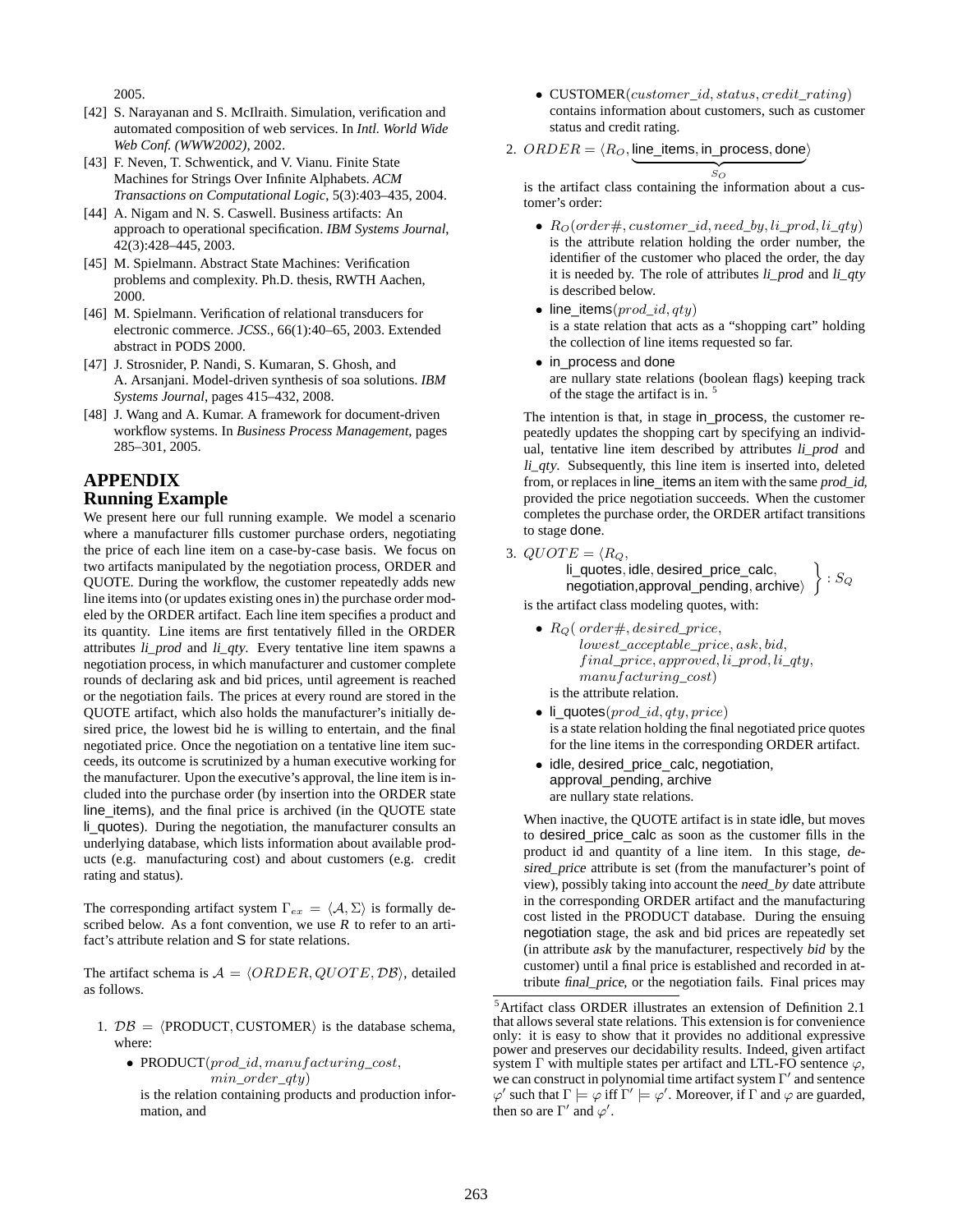require approval by a human executive to whom the negotiator reports. While approval is awaited, the QUOTE artifact is in stage approval\_pending. Approval is granted by setting boolean attribute approved. Approved final prices are then archived in state relation li\_quotes (while the QUOTE artifact is in stage archive).

The operations allowed on artifacts are modeled by the set  $\Sigma$  of available services, summarized below.

- Service *initiate\_order* =  $\langle \pi^{io}, \psi^{io}, \mathcal{S}^{io} \rangle$  initializes the OR-DER artifact, modeling the input of the order number and customer id by the manufacturer, and the need-by date by the customer.
- Service  $add\_or\_modify\_line\_item = \langle \pi^{am}, \psi^{am}, \mathcal{S}^{am} \rangle$ models the customer's choice of a tentative line item to be added to the purchase order, or to replace another line item for the same product. The service records this choice in attributes li\_prod and li\_qty of the ORDER artifact, and initializes the QUOTE artifact in view of the upcoming negotiation. This involves copying the order number and line item information from ORDER to QUOTE, and filling the QUOTE's manufacturing\_cost attribute with the corresponding value looked up in the PRODUCT database.
- Service include\_line\_item =  $\langle \pi^{il}, \psi^{il}, \mathcal{S}^{il} \rangle$  includes into the purchase order the current tentative line item, by storing it in ORDER state line\_items. The corresponding final negotiated price is archived in QUOTE state li\_quotes.
- Service commit\_order =  $\langle \pi^{co}, \psi^{co}, \mathcal{S}^{co} \rangle$  simply switches the ORDER artifact to the done stage, which disables any further line item modifications. This service models the customer's non-deterministic decision to finalize the purchase order.
- Service set\_quote\_interval =  $\langle \pi^{sq}, \psi^{sq}, \mathcal{S}^{sq} \rangle$  sets the desired\_ price and lowest\_acceptable\_price attributes of the QUOTE artifact to frame the subsequent negotiation. This service abstracts a complex sub-task, possibly taking into account the ORDER's need\_by attribute, the manufacturer's desired profit margin, the customer's status, and input from a human manager.
- Service quote\_approval =  $\langle \pi^{qa}, \psi^{qa}, \mathcal{S}^{qa} \rangle$  models the human supervisor who reviews the quote on behalf of the manufacturer. The process is a black box, about which is only known that it switches the QUOTE artifact to archive stage, and it sets the approved attribute to either *"yes"* or *"no"*.

To showcase the artifact model's natural ability to specify processes even partially, we describe the negotiation process at two levels of abstraction.

- In a first, coarser cut, the process is abstracted as service  $abstract\_negotiation = \langle \pi^{an}, \psi^{an}, \mathcal{S}^{an} \rangle$  about which we only know that the final price is reached when the ask and bid prices coincide, and that it is guaranteed to lie between the allowed margins stored in attributes desired\_price and lowest\_acceptable\_price of artifact QUOTE.
- Alternatively, we use service  $refined\_negotiation =$  $\langle \pi^{rn}, \psi^{rn}, \mathcal{S}^{rn} \rangle$  to refine the negotiation process all the way to the level of individual negotiation rounds, each of which sets the current ask and bid prices.

**Conventions.** We adopt the following conventions:

- (i) We model uninitialized attributes by setting them to the reserved constant  $\omega$ .
- (ii) We model Boolean states by nullary state relations, and drop the parentheses from atoms using them: S() becomes S. We assume the usual encoding of *true* as the singleton nullary relation, and *false* as the empty nullary relation. In particular, all Boolean states are initially *false* (since all state relations are initially empty).
- (iii) For convenience, we use the following syntactic sugar for post-conditions: we write post-conditions as non-Horn rules  $h(\bar{x}) := b(\bar{y})$  where the *head* h is a conjunction of atoms over attribute relations in  $A$ , with variables  $\bar{x}$ , and the *body* b is a formula in  $\mathcal{L}_{\mathcal{A}}$  with free variables  $\bar{y}$ , where  $\bar{y} \subseteq \bar{x}$ . The semantics is that whenever  $A \stackrel{\sigma}{\longrightarrow} A'$  holds,  $A' \models$  $h(\bar{x} \leftarrow \bar{u})$  for some tuple  $\bar{u}$ , and  $A \models b(\bar{y} \leftarrow \bar{u}|\bar{y})$ . Moreover, artifact relations not mentioned in  $h$  remain unchanged. Clearly, this syntactic sugar can be simulated by the official post-conditions, and conversely.

Service *initiate\_order* =  $\langle \pi^{io}, \psi^{io}, \mathcal{S}^{io} \rangle$  initializes the ORDER artifact, where:

- $\pi^{io} \doteq \neg$ in\_process, i.e. the service applies when the ORDER artifact is not used to process another order;
- The post-condition  $\psi^{io}$  given by

$$
R_O(o, c, n, \omega, \omega) := o \neq \omega \land n \neq \omega \land \exists r, s \text{ CUSTOMER}(c, s, r)
$$

guarantees that the attributes order#, customer\_id and need\_by are initialized (set distinct from  $\omega$ ). By the semantics of postconditions, the pick of  $o, c, n$  is non-deterministic. The pick of  $n$  models the customer's input, while that of  $o$  models the assignment of an order number by the manufacturer. Note that no further constraints are imposed on these values, they are simply picked from the infinite domain. In contrast, the customer  $c$  must be one of the existing customers listed in the database relation CUSTOMER. The pick of  $c$  also models the manufacturer's input.

The tentative line item's price  $p$  and quantity  $q$  are left uninitialized (they equal  $\omega$ ) and will be set by the customer during an activity modeled by service  $add\_or\_modify\_line\_item$ below.

- The state rules in  $S^{io}$  include the following:
	- $-$  in process  $\leftarrow true$ ,
	- an insertion rule that sets the in\_process boolean flag.  $- \neg$ done  $\leftarrow true$ .

a deletion rule that resets boolean state flag done, ensuring it is mutually exclusive with in\_process. (it is the responsibility of all other services operating on ORDER to keep them so

```
– see add\_or\_modify\_line\_item below).
```
No rule refers to state relation line\_items, as no line item exists yet.

Service add\_or\_modify\_line\_item models the customer's choice of a tentative line item to be added to the purchase order, or to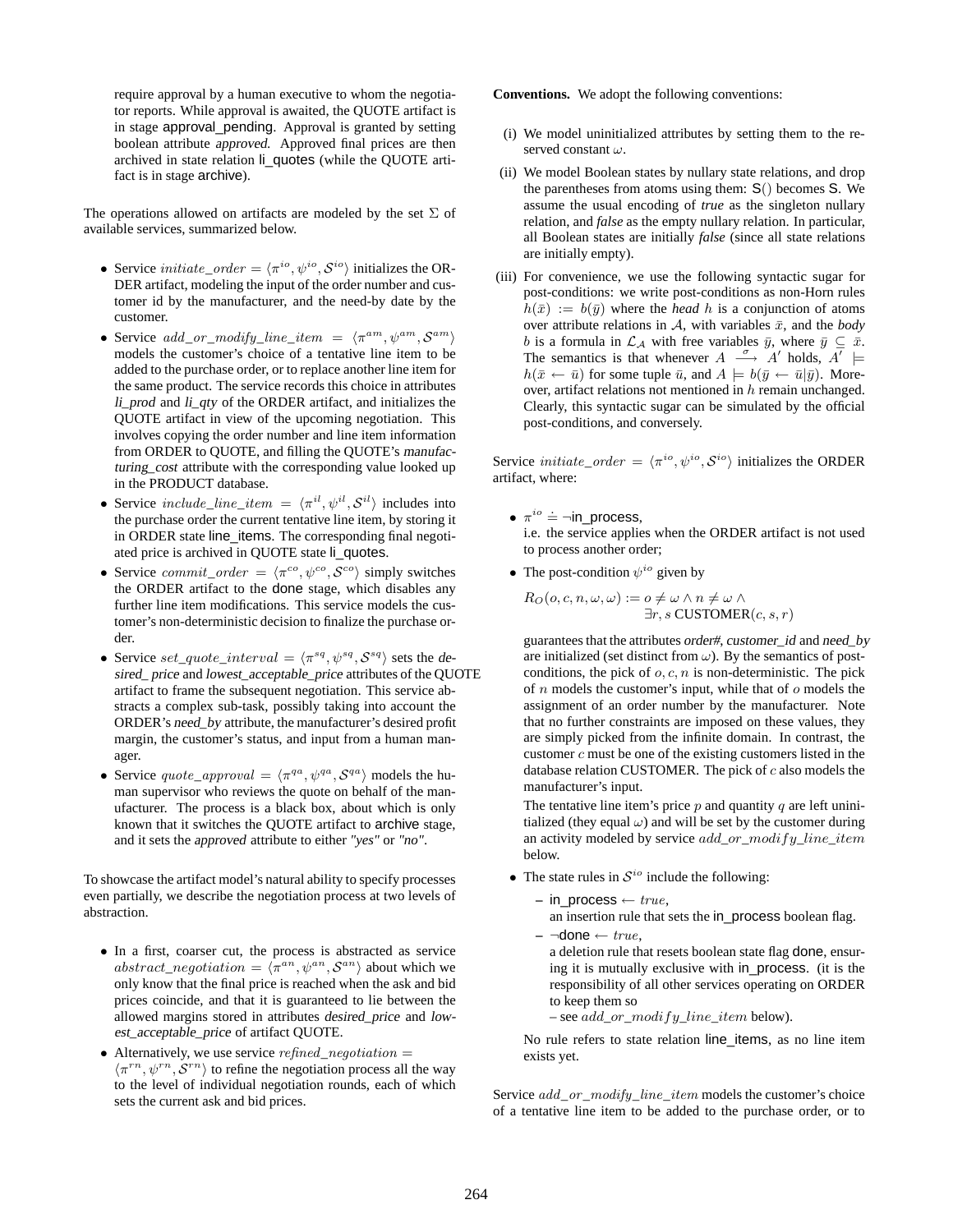replace another line item for the same product. The service affects both the ORDER and the QUOTE artifact, and it is given as  $\langle \pi^{am}, \psi^{am}, \mathcal{S}^{am} \rangle$ , where:

- $\pi^{am}$   $\dot{=}$   $\exists o, c, n$  in\_process  $\wedge$   $R_O(o, c, n, \omega, \omega)$   $\wedge$  idle  $\wedge$  $R_Q(\omega, \omega, \omega, \omega, \omega, \omega, \omega, \omega, \omega, \omega),$ i.e. the service applies only if the ORDER artifact is in the in\_process stage, no other line item is currently being processed, and if the QUOTE artifact is currently unused (in the idle stage, with all attributes uninitialized).
- The post-condition  $\psi^{am}$  is

 $R_O(o, c, n, p, q) \wedge R_Q(o, \omega, \omega, \omega, \omega, \omega, \omega, p, q, m) :=$  $\exists q' R_O(o, c, n, \omega, \omega) \wedge p \neq \omega \wedge q \neq \omega \wedge$  $q \geq q' \wedge \text{PRODUCT}(p, m, q')$ 

Note that the customer's input of product id  $p$  and quantity  $q$  is modeled as a non-deterministic pick from the infinite domain. The picked  $p$  must appear in the PRODUCT catalog stored in the database. The quantity  $q$  is less restricted: we only know that it is defined  $(q \neq \omega)$  and, reflecting the manufacturer's policy, it exceeds the minimum-order quantity  $q'$  listed in the PRODUCT catalog.

According to the post-condition, the service reacts as follows to the customer's input of the tentative line item. It stores the values p and q into the attributes  $\lim_{n \to \infty} \frac{d^n}{n!}$  of the OR-DER artifact. Note that attributes order#, customer id and need\_by remain unchanged. The service also initializes the order# attribute of the QUOTE artifact to refer to the corresponding order, and also stores in it  $p$ ,  $q$  and the manufacturing cost  $m$  for product  $p$ , which is looked up in the database catalog PRODUCT. The QUOTE artifact's remaining attributes are left undefined, to be set during negotiation.

•  $S^{am}$  contains no ORDER state rule as the order's state is left unchanged. It contains the following state rules that move the QUOTE artifact to the desired\_price\_calc stage, which enables the sub-task of quote negotiation: insertion rule

desired\_price\_calc  $\leftarrow true$ 

and deletion rule

 $\neg$ idle  $\leftarrow true$ .

Service  $include\_line\_item = \langle \pi^{il}, \psi^{il}, \mathcal{S}^{il} \rangle$  includes into the purchase order the current tentative line item, by storing it in OR-DER state line\_items. The corresponding final negotiated price is archived in QUOTE state li\_quotes. We have:

• The pre-condition

$$
\begin{array}{rcl} \pi^{il} & \doteq & \text{in\_process} \land \exists o, c, n, p, q \ R_O(o, c, n, p, q) \land \\ & o \neq \omega \land c \neq \omega \land n \neq \omega \land p \neq \omega \land q \neq \omega \land \\ & \exists d, l, f, m \ R_Q(o, d, l, f, f, f, \text{''} yes'', p, q, m) \land \\ & \text{archive} \end{array}
$$

ensures that the service applies only if a current line item  $p, q$ exists, the ORDER artifact is in stage in\_process, and the QUOTE artifact lists a successful and approved negotiation for this line item and order (notice the common occurrence of  $o, p, q$  in both the QUOTE and the ORDER atoms). Successful negotiation occurs when the ask, bid and final price coincide, and the artifact is in state archive. The final price is approved when the approved attribute is set to "yes".

• The post-condition  $\psi^{il}$  given by

$$
R_O(o, c, n, \omega, \omega) \land R_O(\omega, \omega, \omega, \omega, \omega, \omega, \omega, \omega, \omega, \omega) := \exists p', q' R_O(o, c, n, p', q')
$$

guarantees that, regardless of the current value  $p', q'$  of the line item, in the successor ORDER artifact the values are reset to undefined  $(\omega)$ , to make room for the next tentative line item. Notice that the ORDER attributes order#, customer id and need\_by are preserved. The QUOTE attributes are all reset, in preparation for the next negotiation.

• The state rules in  $S^{il}$  include the following:

**–** The state insertion rule

line<sub>i</sub>items
$$
(p, q) \leftarrow \exists o, c, n \ R_O(o, c, n, p, q)
$$

operates on artifact ORDER, inserting the values of attributes *li* prod and *li* qty into state relation line items. The state deletion rule

$$
\neg \text{line\_items}(p, q) \leftarrow \exists o, c, n, q' R_O(o, c, n, p, q') \land
$$
  

$$
\text{line\_items}(p, q)
$$

deletes any other entry pertaining to the same product  $p$ (if any). Recall that, according to the possible successor definition, if state line\_items already contains an entry for product  $p$ , the combined effect of the insertion and deletion rule is that of *updating* the quantity of product  $p$  to the latest customer-provided (and successfully negotiated) value. If no prior entry for  $p$  exists, then the deletion rule has no effect.

**–** The final negotiated price for this line item is archived in QUOTE state li\_quotes by the following insertion rule: li\_quotes $(p, q, f)$  ←

 $\exists o, d, l, m \, R_Q(o, d, l, f, f, f, "yes", p, q, m).$ The following insertion and deletion rules move the QUOTE artifact to state idle, signaling its availability for a new negotiation sub-task:

idle  $← true$  and  $\neg$ archive  $\leftarrow true$ .

Service commit\_order =  $\langle \pi^{co}, \psi^{co}, \mathcal{S}^{co} \rangle$  simply switches the ORDER artifact to the done stage, which disables any further line item modifications. This service models the customer's non-deterministic decision to finalize the purchase order.

- $\pi^{co} \doteq \text{in\_process} \wedge$  $\exists o, c, n, p, q \ R_O(o, c, n, p, q) \land p = \omega \land q = \omega,$ i.e. the full order can be committed only if no tentative line item is still being processed (which would make  $p \neq \omega, q \neq$ ω).
- $\psi^{co}$  is given by

$$
R_O(o, c, n, p, q) := R_O(o, c, n, p, q)
$$

i.e. the artifact's attributes do not change.

•  $S^{co}$  contains only the rules in\_process  $\leftarrow$  false and done  $\leftarrow \text{true}.$ 

The following services model the negotiation process.

Service set\_quote\_interval sets the desired\_ price and lowest\_acceptable\_price attributes of the QUOTE artifact to frame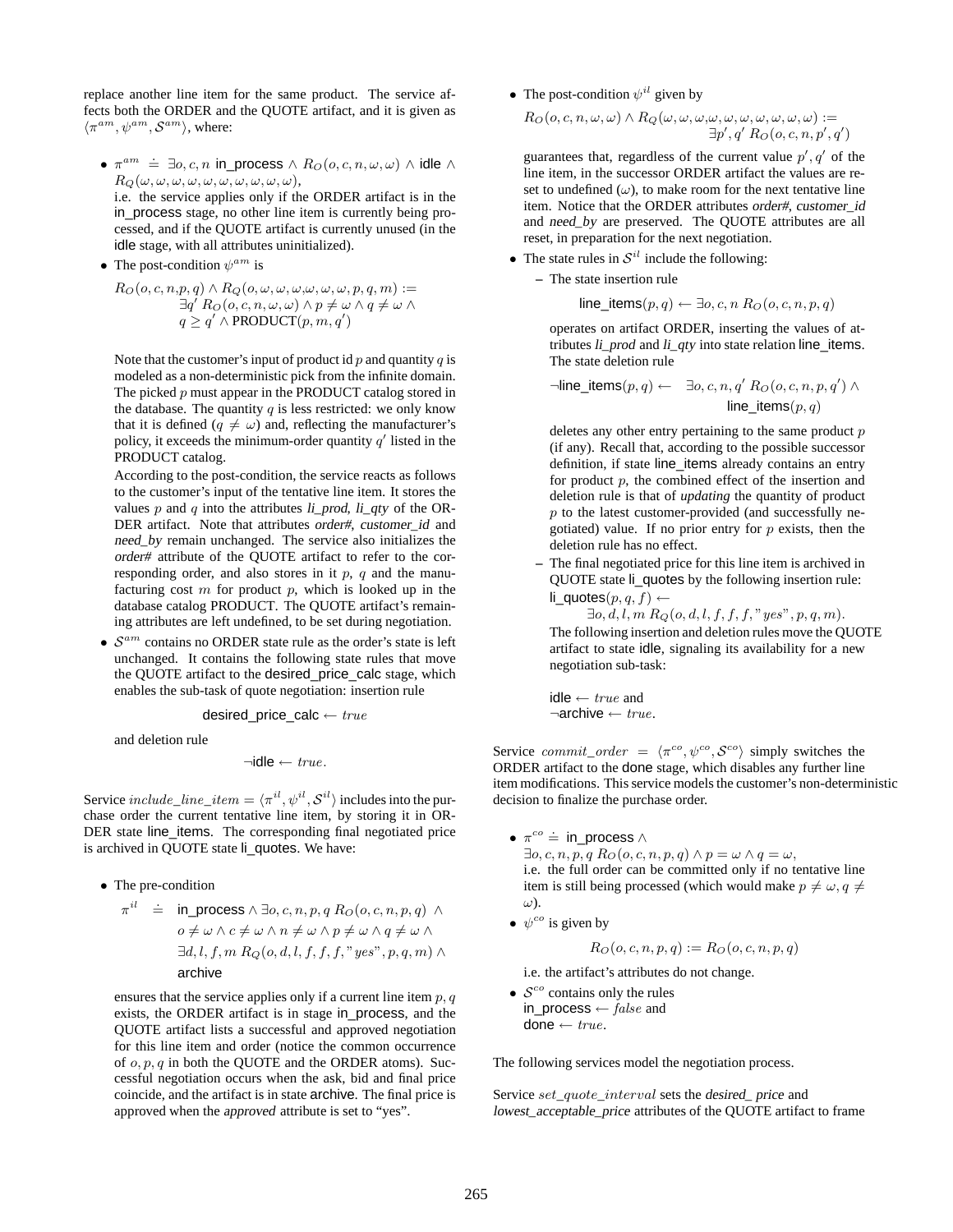the subsequent negotiation. This service abstracts a complex subtask, possibly taking into account the ORDER's need\_by attribute, the manufacturer's desired profit margin, the customer's status, and input from a human manager.

set\_quote\_interval =  $\langle \pi^{sq}, \psi^{sq}, \mathcal{S}^{sq} \rangle$ , where:

- $\pi^{sq} \doteq$  desired\_price\_calc.
- Post-condition  $\psi^{sq}$  given by

 $R_Q(o,d,l,d,\omega,\omega,\omega,p,q,m) :=$  $d \neq \omega \wedge l \neq \omega \wedge d \geq l \geq m \wedge$  $R_O(o, \omega, \omega, \omega, \omega, \omega, \omega, p, q, m).$ 

models only what is known about the quote generation procedure viewed as a black box: namely that the desired price is higher than the lowest acceptable one, which in turn exceeds the manufacturing cost. It also sets the initial asking price to the desired price in preparation for the negotiation stage.

• The rules in  $S^{sq}$  simply switch the artifact to the negotiation stage, and are omitted.

To showcase the artifact model's natural ability to specify processes even partially, we describe the negotiation process at two levels of abstraction.

In a first, coarser cut, the process is abstracted as service abstract\_negotiation =  $\langle \pi^{an}, \psi^{an}, \mathcal{S}^{an} \rangle$  about which we only know that the final price is reached when the ask and bid prices coincide, and that it is guaranteed to lie between the allowed margins stored in attributes desired\_price and lowest\_acceptable\_price of artifact QUOTE.

- $\pi^{an}$  = negotiation, since the process can only start when the QUOTE artifact is ready, which is signaled by setting this state flag.
- Post-condition  $\psi^{an}$ , given as

$$
R_Q(o,d,l,f,f,f,app,p,q,m) :=
$$
  
\n
$$
\exists a', b', f' R_Q(o,d,l,a',b',f',app,p,q,m) \land
$$
  
\n
$$
l \le f \le d
$$

guarantees that the final price  $f$  agrees with the final ask and bid prices regardless of their initial values  $a', b'$ , and that f lies between the desired price  $d$  and the lowest acceptable price l.

• We omit the rules in  $S^{an}$ , which move the artifact to state approval\_pending.

Alternatively, we can refine the negotiation process all the way to the level of individual negotiation rounds, each of which sets the current ask and bid prices. A post-condition ensures that the negotiation is well-formed, i.e. the bid never exceeds the ask price, and that across rounds, asking prices never increase, while bids never decrease. The negotiation is successful when ask and bid prices agree, at which time the QUOTE artifact moves to the approval\_pending state, the final\_price attribute is set, and and no further rounds are conducted.

Service refined\_negotiation =  $\langle \pi^{rn}, \psi^{rn}, \mathcal{S}^{rn} \rangle$  is described as follows:

- $\pi^{rn}$  = negotiation ensures that the service applies only as long as the boolean state flag negotiation is set in the QUOTE artifact.
- Post-condition  $\psi^{rn}$  is given as

$$
R_Q(o, d, l, a, b, f, app, p, q, m) :=
$$
  
\n
$$
(\exists a', b' R_Q(o, d, l, a', b', \omega, app, p, q, m) \land
$$
  
\n
$$
a' \neq b' \land l \leq a \leq a' \land b' \leq b \land f = \omega)
$$
  
\n
$$
(R_Q(o, d, l, a, b, \omega, app, p, q, m) \land a = b = f).
$$

According to the first disjunct, the negotiation is well-formed, i.e. the bid never exceeds the ask price, and in each round, asking prices *a* never increase while bids *b* never decrease. Moreover, as long as ask and bid price differ, the final price remains undefined (equal to  $\omega$ ). Notice that the values of a and b are otherwise unconstrained, being simply drawn from the infinite domain. This models their external input by the manufacturer, respectively customer. The second disjunct states that once ask price  $a$  and bid price  $b$  coincide, the final price  $f$  is automatically set to the common value.

•  $S^{rn}$  contains rules that, upon detecting successful negotiation, switch the QUOTE artifact to stage approval\_pending if the customer does not enjoy preferred status with excellent credit. If he does, then the approval is short-circuited and the QUOTE goes to stage archive. The negotiation is successful when ask and bid prices agree.

#### approval pending  $\leftarrow$

 $(\exists o, d, l, a, f, app, p, q, m R_Q(o, d, l, a, a, f, app, p, q, m) \wedge$  $\exists c, n \; R_O(o, c, n, p, q) \land$  $\neg$ CUSTOMER(c," preferred", "excellent"))

archive ←

 $(\exists o, d, l, a, f, app, p, q, m R_Q(o, d, l, a, a, f, app, p, q, m) \wedge$  $\exists c, n \, R_O(o, c, n, p, q) \land$  $CUSTOMER(c, "preferred", "excellent"))$ 

 $\neg$ negotiation  $\leftarrow (\exists o, d, l, a, f, app, p, q, m)$  $R_O(o, d, l, a, a, f, app, p, q, m))$ 

Note that state flag negotiation must be set before the state update rules execute (since pre-condition  $\pi^{rn}$  is satisfied). If neither of the state rule bodies is satisfied, then according to the possible successor semantics, the negotiation flag remains set, enabling another negotiation round.

Finally, service  $\text{quot}_{\text{opproval}} = \langle \pi^{qa}, \psi^{qa}, \mathcal{S}^{qa} \rangle$  models the human supervisor who reviews the quote on behalf of the manufacturer. The process is a black box, about which is only known that it switches the QUOTE artifact to archive stage, and it sets the approved attribute to either *"yes"* or *"no"*.

- $\pi^{qa} \doteq$  approval\_pending.
- $\psi^{qa}$  is given by

 $R_Q(o, d, l, f, f, f, app, p, q, m) :=$  $R_Q(o,d,l,f,f,f,\omega, p,q,m) \wedge$  $(app = "yes" \vee app = "no".$ 

•  $S^{qa}$  comprises the state rules that switch the artifact to stage archive, and are omitted.